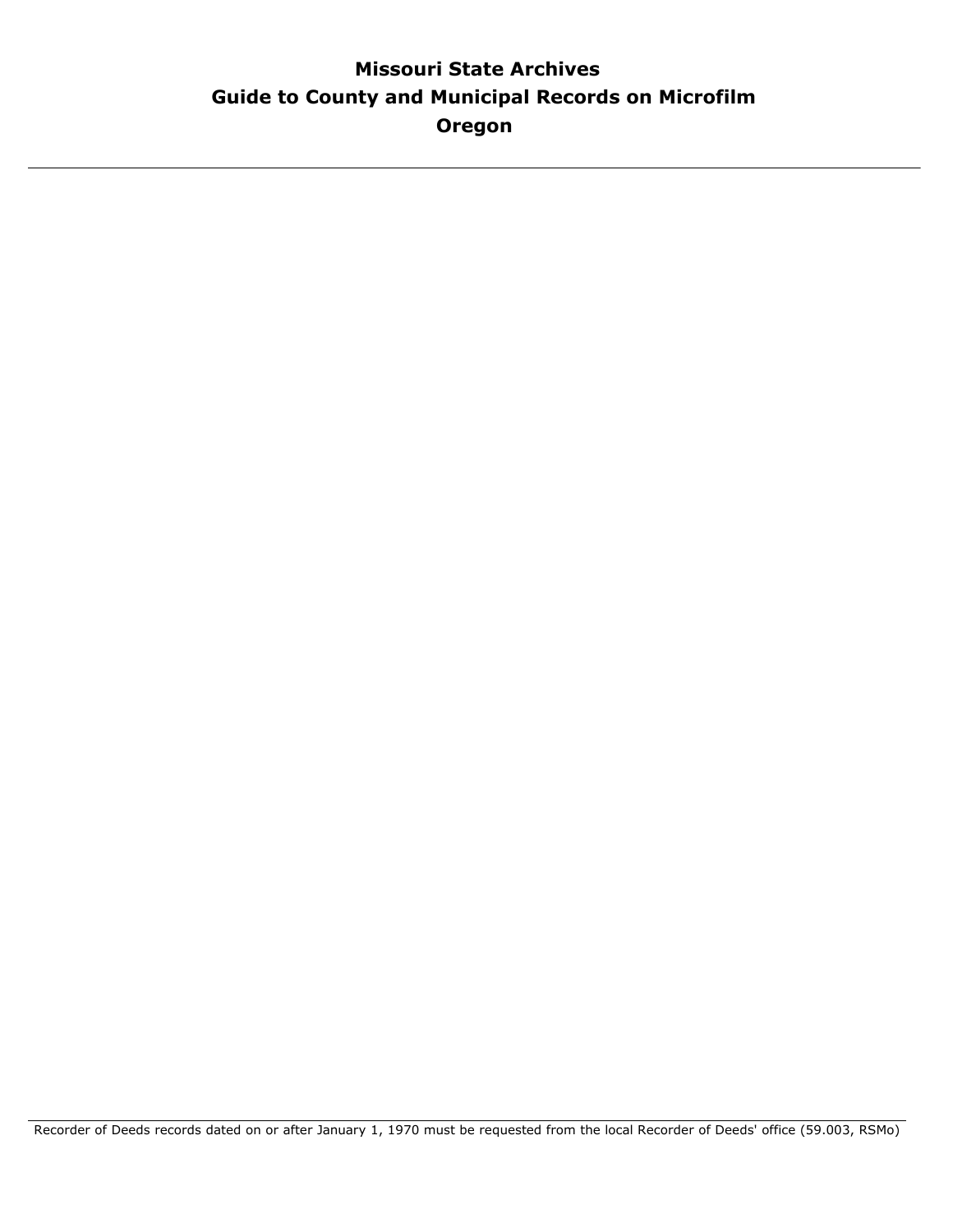# **Circuit Court**

| Reel<br><b>Number</b> | <b>Title</b>                  | <b>Subtitle</b> | Vol     | <b>Scope and Content</b>                 | Date        | <b>Indexed</b> |
|-----------------------|-------------------------------|-----------------|---------|------------------------------------------|-------------|----------------|
| C 31078               | Circuit Court Case File Index | Criminal        |         |                                          | 1845 - 1900 |                |
| C 34021               | Circuit Court Case File Index | Civil           |         |                                          | 1848 - 1869 |                |
| C 31079               | Circuit Court Case Files      | Criminal        |         | Forest - Osborn                          | $0 - 0$     | Y              |
| C 31080               | Circuit Court Case Files      | Criminal        |         | Owens - Younger                          | 0 - 0       | Y              |
| C 31078               | Circuit Court Case Files      | Criminal        |         | Abshier - Foley                          | 0 - 0       | Y              |
| C 34022               | Circuit Court Case Files      | Civil           |         | Box 3/305 - Box 3/325                    | 1848 - 1869 | C              |
| C 34021               | Circuit Court Case Files      | Civil           |         | Box 1/001 - Box 3/304                    | 1848 - 1869 | C              |
| C 34022               | Circuit Court Case Files      | <b>Divorces</b> |         | Box 1/001 - Box 2/273                    | 1851 - 1899 | Y              |
| C 69266               | Circuit Court Case Files      |                 |         | Box / Folder Box 4/F7 - Box<br>4/F62     | 1870 - 1943 | Е              |
| C 69580               | Circuit Court Case Files      |                 |         | Box / Folder Box 10/F52 - Box<br>11/F28  | 1870 - 1943 | Е              |
| C 69579               | Circuit Court Case Files      |                 |         | Box / Folder Box 10/F1 - Box<br>10/F51   | 1870 - 1943 | E              |
| C 69274               | Circuit Court Case Files      |                 |         | Box / Folder Box 9/F48 - Box<br>9/F54    | 1870 - 1943 | E              |
| C 69273               | Circuit Court Case Files      |                 |         | Box / Folder Box 9/F11 - Box<br>9/F47    | 1870 - 1943 | E              |
| C 69272               | Circuit Court Case Files      |                 |         | Box / Folder Box 8/F44 - Box<br>9/F10    | 1870 - 1943 | E              |
| C 69271               | Circuit Court Case Files      |                 |         | Box / Folder Box 7/F63 - Box<br>8/F44    | 1870 - 1943 | Е              |
| C 69270               | Circuit Court Case Files      |                 |         | Box / Folder Box 6/F53 - Box<br>7/F63    | 1870 - 1943 | E              |
| C 69269               | Circuit Court Case Files      |                 |         | Box / Folder Box 6/F4 - Box<br>6/F53     | 1870 - 1943 | E              |
| C 69581               | Circuit Court Case Files      |                 |         | Box / Folder Box 11/F29 - Box<br>12/F13  | 1870 - 1943 | E              |
| C 69267               | Circuit Court Case Files      |                 |         | Box / Folder Box 4/F62 - Box<br>5/F34    | 1870 - 1943 | E              |
| C 69262               | Circuit Court Case Files      |                 |         | Box / Folder Box 1/F1 - Box<br>1/F59     | 1870 - 1943 | Е              |
| C 69265               | Circuit Court Case Files      |                 |         | Box / Folder Box 3/F21 - Box<br>4/F6     | 1870 - 1943 | Е              |
| C 69268               | Circuit Court Case Files      |                 |         | Box / Folder Box 5/F34 - Box<br>6/F3     | 1870 - 1943 | Е              |
| C 69582               | Circuit Court Case Files      |                 |         | Box / Folder Box 12/F13 - Box<br>12/F67  | 1870 - 1943 | E.             |
| C 69583               | Circuit Court Case Files      |                 |         | Box / Folder Box 12/F68 - Box<br>12/F102 | 1870 - 1943 | Е              |
| C 69264               | Circuit Court Case Files      |                 |         | Box / Folder Box 2/F37 - Box<br>3/F20    | 1870 - 1943 | Е              |
| C 69263               | Circuit Court Case Files      |                 |         | Box / Folder Box 1/F60 - Box<br>2/F36    | 1870 - 1943 | E              |
| C 5016                | Circuit Court Record Index    |                 | $1 - 2$ |                                          | $1845 - 0$  |                |
| C 5017                | Circuit Court Records         |                 | 1       |                                          | 1845 - 1859 | C              |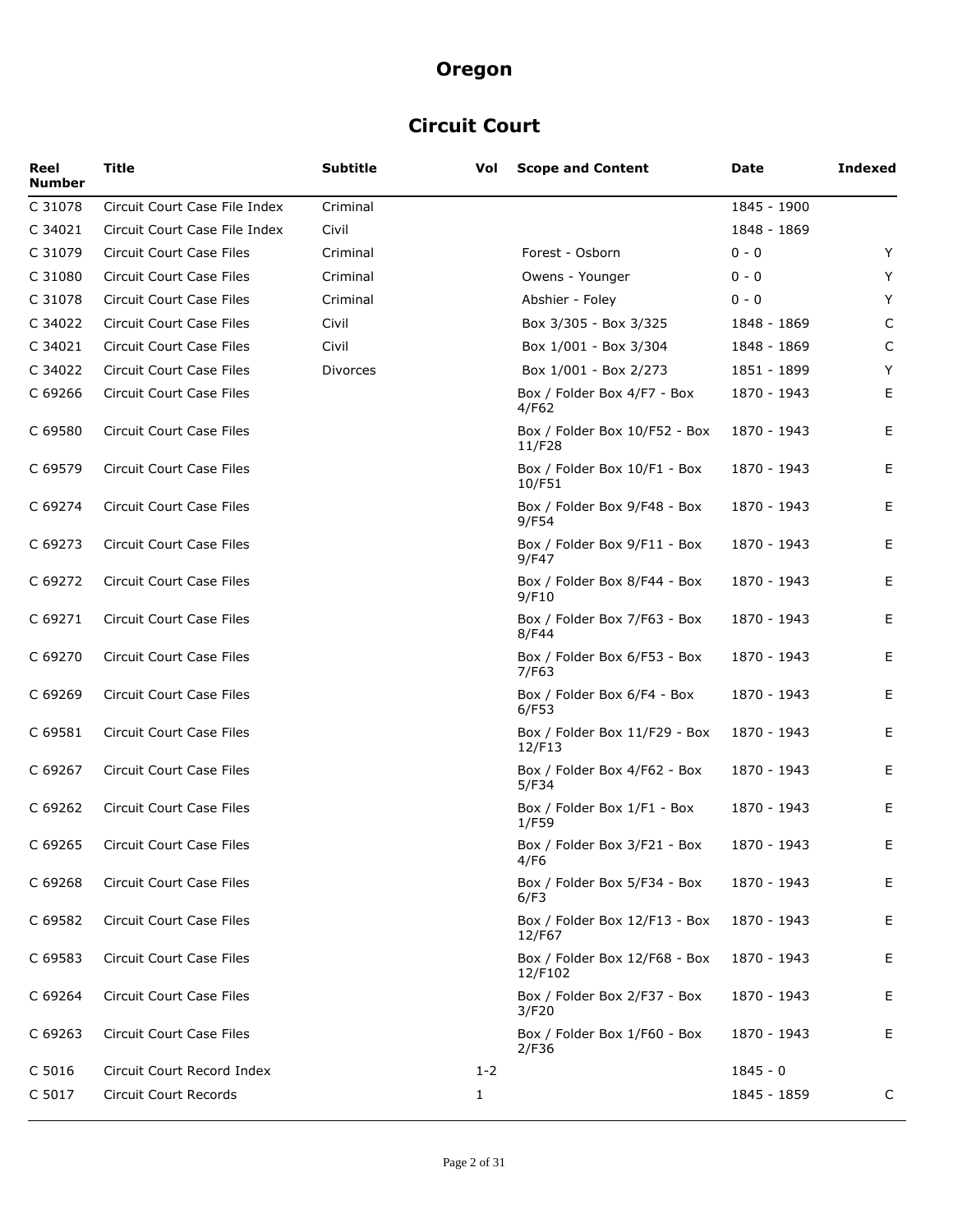| C 5010 | Circuit Court Records |                              |    | 1857 - 1858 | N.     |
|--------|-----------------------|------------------------------|----|-------------|--------|
| C 5018 | Circuit Court Records |                              | 3. | 1872 - 1879 | C      |
| C 5019 | Circuit Court Records |                              | 4  | 1879 - 1885 | C      |
| C 5019 | Circuit Court Records |                              | 5. | 1885 - 1889 | C      |
| C 5020 | Naturalizations       | Declaration of<br>Intentions |    | 1889 - 1904 | $\vee$ |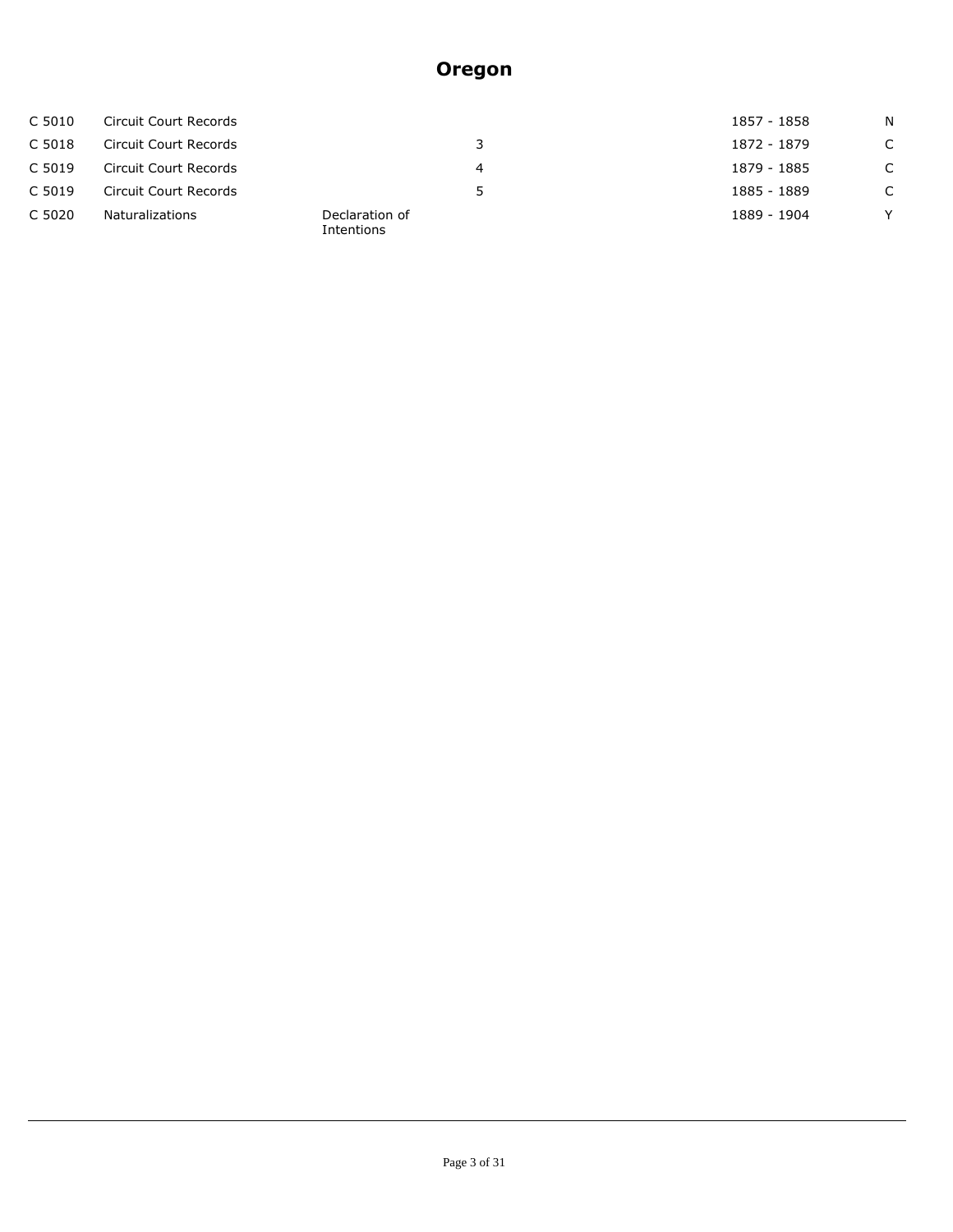### **Collector**

| Reel<br><b>Number</b> | Title                          | Subtitle           | Vol | <b>Scope and Content</b> | Date        | <b>Indexed</b> |
|-----------------------|--------------------------------|--------------------|-----|--------------------------|-------------|----------------|
| C 44558               | <b>Assessments &amp; Taxes</b> | Personal Property  | 121 |                          | 1935 - 1935 | N              |
| C 44558               | Assessments & Taxes            | Personal Property  | 122 |                          | 1936 - 1936 | N              |
| C 44558               | <b>Assessments &amp; Taxes</b> | Personal Property  | 123 |                          | 1937 - 1937 | N              |
| C 44558               | Assessments & Taxes            | Personal Property  | 124 |                          | 1938 - 1938 | N              |
| C 44558               | <b>Assessments &amp; Taxes</b> | Personal Property  | 125 |                          | 1939 - 1939 | N              |
| C 44558               | Assessments & Taxes            | Personal Property  | 126 |                          | 1940 - 1940 | N              |
| C 44558               | <b>Assessments &amp; Taxes</b> | Personal Property  | 127 | Pages 1 - 85             | 1941 - 1941 | N              |
| C 44553               | Assessments & Taxes            | Land               | 070 | Pages 125 - End          | 1942 - 1942 | N              |
| C 44553               | <b>Assessments &amp; Taxes</b> | Land               | 071 |                          | 1943 - 1943 | N              |
| C 44553               | Assessments & Taxes            | Land               | 072 |                          | 1944 - 1944 | N              |
| C 44553               | <b>Assessments &amp; Taxes</b> | Land               | 073 |                          | 1945 - 1945 | N              |
| C 44554               | Assessments & Taxes            | Land               | 074 | Pages 57 - End           | 1946 - 1946 | N              |
| C 44553               | <b>Assessments &amp; Taxes</b> | Land               | 074 | Pages 1 - 56             | 1946 - 1946 | N              |
| C 44554               | Assessments & Taxes            | Land               | 075 |                          | 1947 - 1947 | N              |
| C 44554               | Assessments & Taxes            | Land               | 076 |                          | 1948 - 1948 | N              |
| C 44559               | Assessments & Taxes            | Personal Property  | 134 |                          | 1948 - 1948 | N              |
| C 44559               | Assessments & Taxes            | Personal Property  | 135 |                          | 1949 - 1949 | N              |
| C 5101                | <b>Assessments &amp; Taxes</b> | Real Estate        |     |                          | 1949 - 1949 | N              |
| C 44559               | Assessments & Taxes            | Personal Property  | 136 |                          | 1950 - 1950 | N              |
| C 5101                | Assessments & Taxes            | Real Estate        |     |                          | 1950 - 1950 | N              |
| C 5102                | <b>Assessments &amp; Taxes</b> | <b>Real Estate</b> |     |                          | 1951 - 1951 | N              |
| C 5101                | <b>Assessments &amp; Taxes</b> | Real Estate        |     |                          | 1951 - 1951 | N              |
| C 44559               | <b>Assessments &amp; Taxes</b> | Personal Property  | 137 |                          | 1951 - 1951 | N              |
| C44559                | Assessments & Taxes            | Personal Property  | 138 | Pages 1 - 82             | 1952 - 1952 | N              |
| C 5102                | <b>Assessments &amp; Taxes</b> | <b>Real Estate</b> |     |                          | 1952 - 1952 | N              |
| C 44560               | Assessments & Taxes            | Personal Property  | 138 | Pages 83 - End           | 1952 - 1952 | N              |
| C 5102                | Assessments & Taxes            | <b>Real Estate</b> |     |                          | 1953 - 1953 | N              |
| C 44560               | <b>Assessments &amp; Taxes</b> | Personal Property  | 139 |                          | 1953 - 1953 | N              |
| C 5102                | Assessments & Taxes            | Real Estate        |     |                          | 1954 - 1954 | N              |
| C 5103                | <b>Assessments &amp; Taxes</b> | Real Estate        |     |                          | 1954 - 1954 | N              |
| C 44560               | Assessments & Taxes            | Personal Property  | 140 |                          | 1954 - 1954 | N              |
| C 44560               | Assessments & Taxes            | Personal Property  | 142 |                          | 1955 - 1955 | N              |
| C 5103                | <b>Assessments &amp; Taxes</b> | Real Estate        |     |                          | 1955 - 1955 | N              |
| C 5103                | Assessments & Taxes            | Real Estate        |     |                          | 1956 - 1956 | N              |
| C 4874                | <b>Assessments &amp; Taxes</b> | Personal Property  |     |                          | 1956 - 1956 | N              |
| C 4874                | Assessments & Taxes            | Personal Property  |     |                          | 1957 - 1957 | N              |
| C 5103                | <b>Assessments &amp; Taxes</b> | Real Estate        |     |                          | 1957 - 1957 | N              |
| C 5142                | Assessments & Taxes            | Real Estate        |     |                          | 1958 - 1958 | N              |
| C 4874                | Assessments & Taxes            | Personal Property  |     |                          | 1958 - 1958 | N              |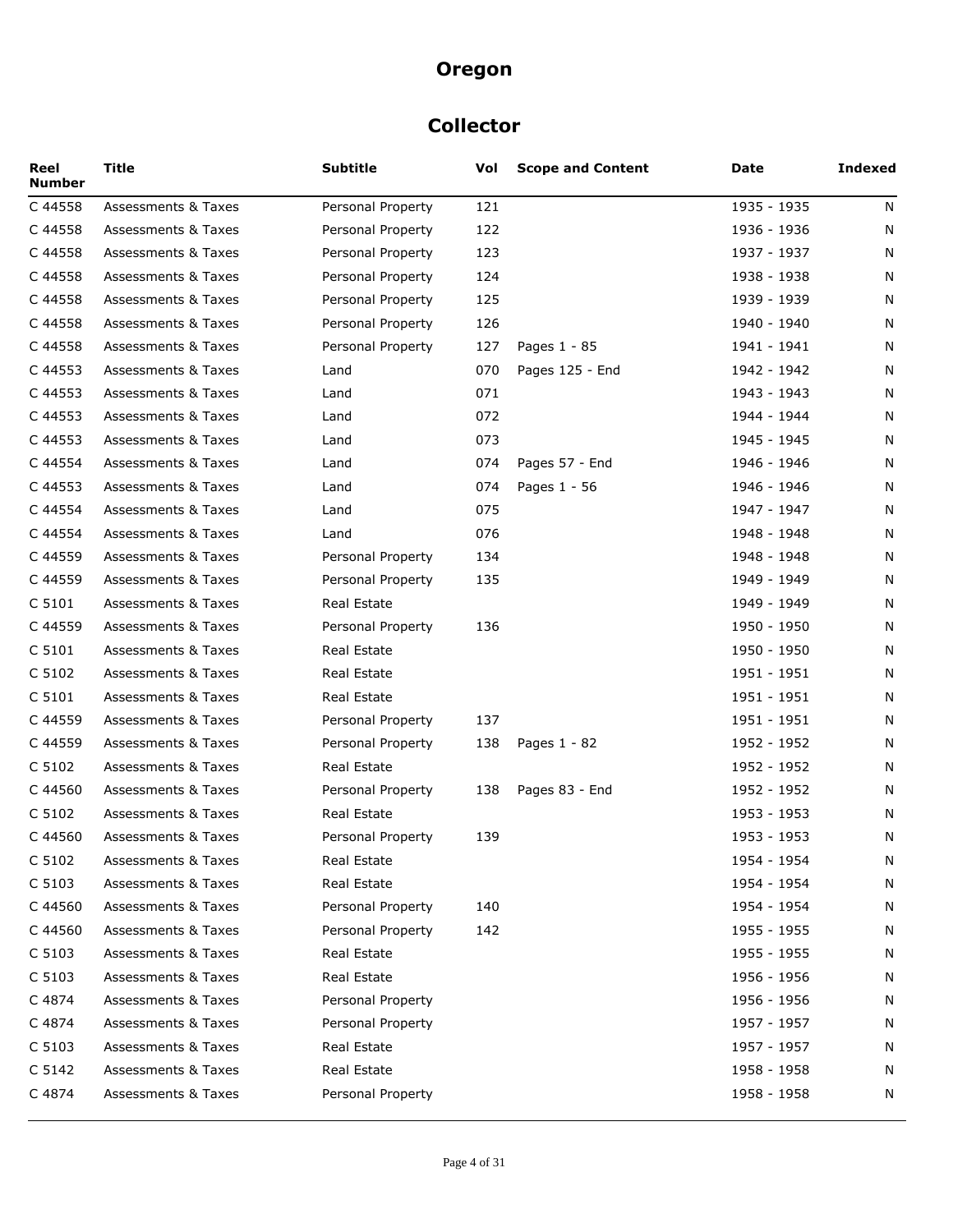| C 4874 | Assessments & Taxes            | Personal Property | 1959 - 1959 | N |
|--------|--------------------------------|-------------------|-------------|---|
| C 5142 | <b>Assessments &amp; Taxes</b> | Real Estate       | 1959 - 1959 | N |
| C 4875 | <b>Assessments &amp; Taxes</b> | Personal Property | 1960 - 1960 | N |
| C 5254 | <b>Assessments &amp; Taxes</b> | Real Estate       | 1960 - 1960 | N |
| C 5142 | Assessments & Taxes            | Real Estate       | 1960 - 1960 | N |
| C 4875 | Assessments & Taxes            | Personal Property | 1961 - 1961 | N |
| C 5254 | <b>Assessments &amp; Taxes</b> | Real Estate       | 1961 - 1961 | N |
| C 4875 | <b>Assessments &amp; Taxes</b> | Personal Property | 1962 - 1962 | N |
| C 5254 | Assessments & Taxes            | Real Estate       | 1962 - 1962 | N |
| C 5255 | Assessments & Taxes            | Real Estate       | 1962 - 1962 | N |
| C 5255 | <b>Assessments &amp; Taxes</b> | Real Estate       | 1963 - 1963 | N |
| C 4876 | Assessments & Taxes            | Personal Property | 1963 - 1963 | N |
| C 4875 | Assessments & Taxes            | Personal Property | 1963 - 1963 | N |
| C 5256 | Assessments & Taxes            | Real Estate       | 1964 - 1964 | N |
| C 5255 | <b>Assessments &amp; Taxes</b> | Real Estate       | 1964 - 1964 | N |
| C 4876 | Assessments & Taxes            | Personal Property | 1964 - 1964 | N |
| C 5256 | <b>Assessments &amp; Taxes</b> | Real Estate       | 1965 - 1965 | N |
| C 4876 | Assessments & Taxes            | Personal Property | 1965 - 1965 | N |
| C 5257 | <b>Assessments &amp; Taxes</b> | Real Estate       | 1965 - 1965 | N |
| C 5257 | Assessments & Taxes            | Real Estate       | 1966 - 1966 | N |
| C 4876 | <b>Assessments &amp; Taxes</b> | Personal Property | 1966 - 1966 | N |
| C 5258 | Assessments & Taxes            | Real Estate       | 1967 - 1967 | N |
| C 5257 | <b>Assessments &amp; Taxes</b> | Real Estate       | 1967 - 1967 | N |
| C 4877 | Assessments & Taxes            | Personal Property | 1967 - 1967 | N |
| C 4876 | <b>Assessments &amp; Taxes</b> | Personal Property | 1967 - 1967 | N |
| C 4877 | Assessments & Taxes            | Personal Property | 1968 - 1968 | N |
| C 5258 | <b>Assessments &amp; Taxes</b> | Real Estate       | 1968 - 1968 | N |
| C 5259 | Assessments & Taxes            | Real Estate       | 1969 - 1969 | N |
| C 5258 | <b>Assessments &amp; Taxes</b> | Real Estate       | 1969 - 1969 | N |
| C 4877 | <b>Assessments &amp; Taxes</b> | Personal Property | 1969 - 1969 | N |
| C 5259 | <b>Assessments &amp; Taxes</b> | Real Estate       | 1970 - 1970 | N |
| C 5053 | <b>Assessments &amp; Taxes</b> | Personal Property | 1970 - 1970 | N |
| C 4877 | <b>Assessments &amp; Taxes</b> | Personal Property | 1970 - 1970 | N |
| C 5260 | <b>Assessments &amp; Taxes</b> | Real Estate       | 1971 - 1971 | N |
| C 5053 | <b>Assessments &amp; Taxes</b> | Personal Property | 1971 - 1971 | N |
| C 5260 | <b>Assessments &amp; Taxes</b> | Real Estate       | 1972 - 1972 | N |
| C 5261 | <b>Assessments &amp; Taxes</b> | Real Estate       | 1972 - 1972 | N |
| C 5053 | <b>Assessments &amp; Taxes</b> | Personal Property | 1972 - 1972 | N |
| C 5261 | <b>Assessments &amp; Taxes</b> | Real Estate       | 1973 - 1973 | N |
| C 5054 | <b>Assessments &amp; Taxes</b> | Personal Property | 1973 - 1973 | N |
| C 5053 | <b>Assessments &amp; Taxes</b> | Personal Property | 1973 - 1973 | N |
| C 5262 | <b>Assessments &amp; Taxes</b> | Real Estate       | 1973 - 1973 | N |
| C 5263 | Assessments & Taxes            | Real Estate       | 1974 - 1974 | N |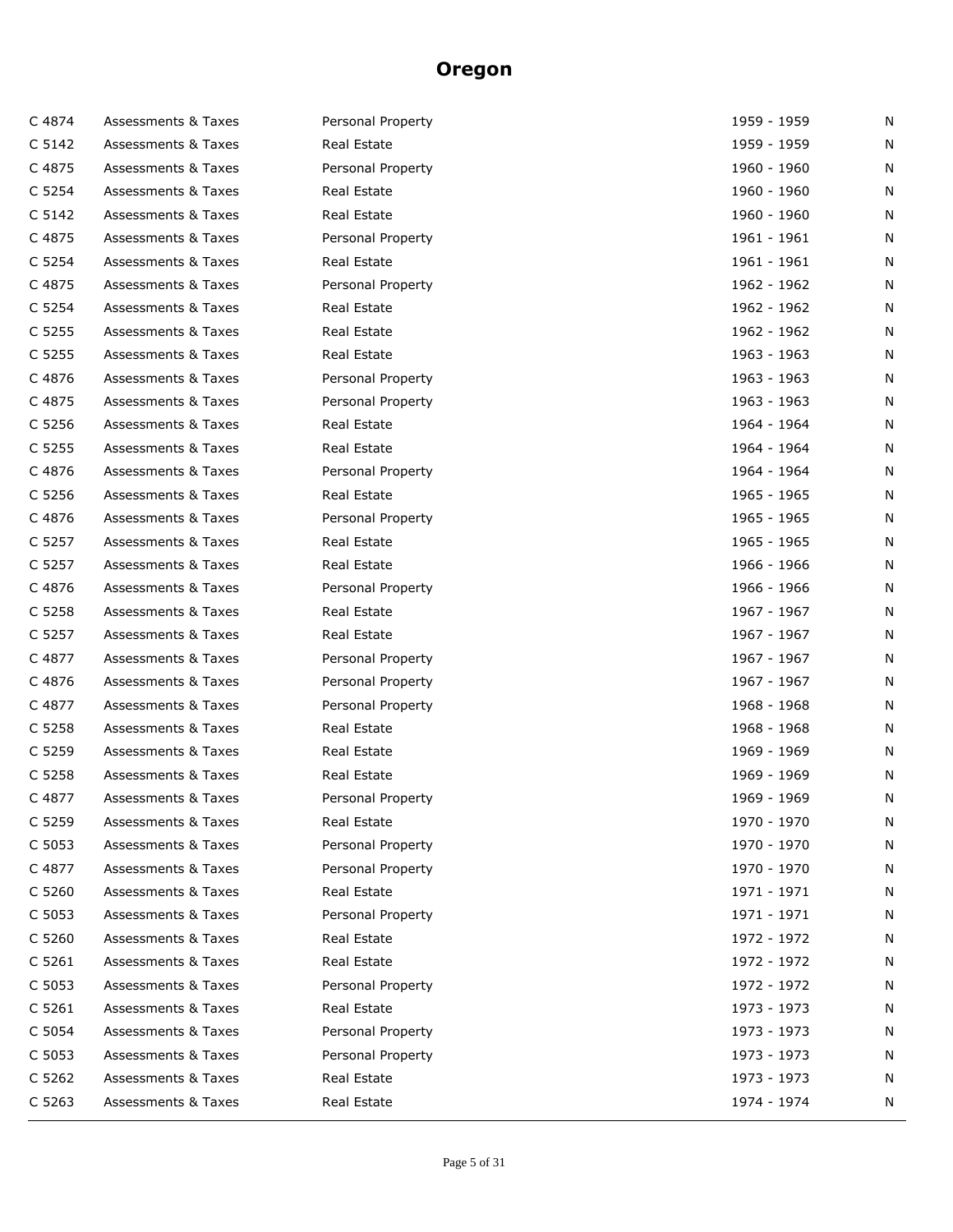| C 5054  | Assessments & Taxes            | Personal Property |     | 1974 - 1974 | N |
|---------|--------------------------------|-------------------|-----|-------------|---|
| C 5262  | Assessments & Taxes            | Real Estate       |     | 1974 - 1974 | N |
| C 5055  | <b>Assessments &amp; Taxes</b> | Personal Property |     | 1975 - 1975 | N |
| C 5054  | Assessments & Taxes            | Personal Property |     | 1975 - 1975 | N |
| C 5263  | <b>Assessments &amp; Taxes</b> | Real Estate       |     | 1975 - 1975 | N |
| C 5055  | <b>Assessments &amp; Taxes</b> | Personal Property |     | 1976 - 1976 | N |
| C 5264  | <b>Assessments &amp; Taxes</b> | Real Estate       |     | 1976 - 1976 | N |
| C 5265  | Assessments & Taxes            | Real Estate       |     | 1976 - 1976 | N |
| C 5056  | Assessments & Taxes            | Personal Property |     | 1977 - 1977 | N |
| C 5266  | Assessments & Taxes            | Real Estate       |     | 1977 - 1977 | N |
| C 5265  | <b>Assessments &amp; Taxes</b> | Real Estate       |     | 1977 - 1977 | N |
| C 5055  | <b>Assessments &amp; Taxes</b> | Personal Property |     | 1977 - 1977 | N |
| C 5056  | Assessments & Taxes            | Personal Property |     | 1978 - 1978 | N |
| C 5267  | Assessments & Taxes            | Real Estate       |     | 1978 - 1978 | N |
| C 5266  | <b>Assessments &amp; Taxes</b> | Real Estate       |     | 1978 - 1978 | N |
| C 5267  | <b>Assessments &amp; Taxes</b> | Real Estate       |     | 1979 - 1979 | N |
| C 3366  | Assessments & Taxes            | Personal Property |     | 1979 - 1979 | N |
| C 5056  | Assessments & Taxes            | Personal Property |     | 1979 - 1979 | N |
| C 5268  | <b>Assessments &amp; Taxes</b> | Real Estate       |     | 1979 - 1979 | N |
| C 5270  | <b>Assessments &amp; Taxes</b> | Real Estate       |     | 1980 - 1980 | N |
| C 3366  | Assessments & Taxes            | Personal Property |     | 1980 - 1980 | N |
| C 5269  | Assessments & Taxes            | Real Estate       |     | 1980 - 1980 | N |
| C 3999  | <b>Assessments &amp; Taxes</b> | Real Estate       |     | 1981 - 1981 | N |
| C 3367  | Assessments & Taxes            | Personal Property |     | 1981 - 1981 | N |
| C 5270  | Assessments & Taxes            | Real Estate       |     | 1981 - 1981 | N |
| C 3366  | Assessments & Taxes            | Personal Property |     | 1981 - 1981 | N |
| C 4000  | <b>Assessments &amp; Taxes</b> | Real Estate       |     | 1982 - 1982 | N |
| C 3367  | Assessments & Taxes            | Personal Property |     | 1982 - 1982 | N |
| C 3999  | <b>Assessments &amp; Taxes</b> | Real Estate       |     | 1982 - 1982 | N |
| C 3368  | <b>Assessments &amp; Taxes</b> | Personal Property |     | 1983 - 1983 | N |
| C 4000  | <b>Assessments &amp; Taxes</b> | Real Estate       |     | 1983 - 1983 | N |
| C 3367  | Assessments & Taxes            | Personal Property |     | 1983 - 1983 | N |
| C 3368  | <b>Assessments &amp; Taxes</b> | Personal Property |     | 1984 - 1984 | N |
| C 4000  | <b>Assessments &amp; Taxes</b> | Real Estate       |     | 1984 - 1984 | N |
| C 4000  | <b>Assessments &amp; Taxes</b> | Real Estate       |     | 1985 - 1985 | N |
| C 4002  | Assessments & Taxes            | Real Estate       |     | 1985 - 1985 | N |
| C 3368  | <b>Assessments &amp; Taxes</b> | Personal Property |     | 1985 - 1985 | N |
| C 4005  | Licenses & Taxes               | Merchants         |     | 1982 - 1984 | N |
| C 44561 | Special Execution Record       |                   | 167 | 1873 - 1873 | N |
| C 44544 | Taxes                          | Land              | 001 | 1869 - 1869 | N |
| C 44554 | Taxes                          | Personal Property | 083 | 1870 - 1870 | N |
| C 44544 | Taxes                          | Land              | 002 | 1871 - 1871 | N |
| C 44544 | Taxes                          | Land              | 003 | 1872 - 1872 | N |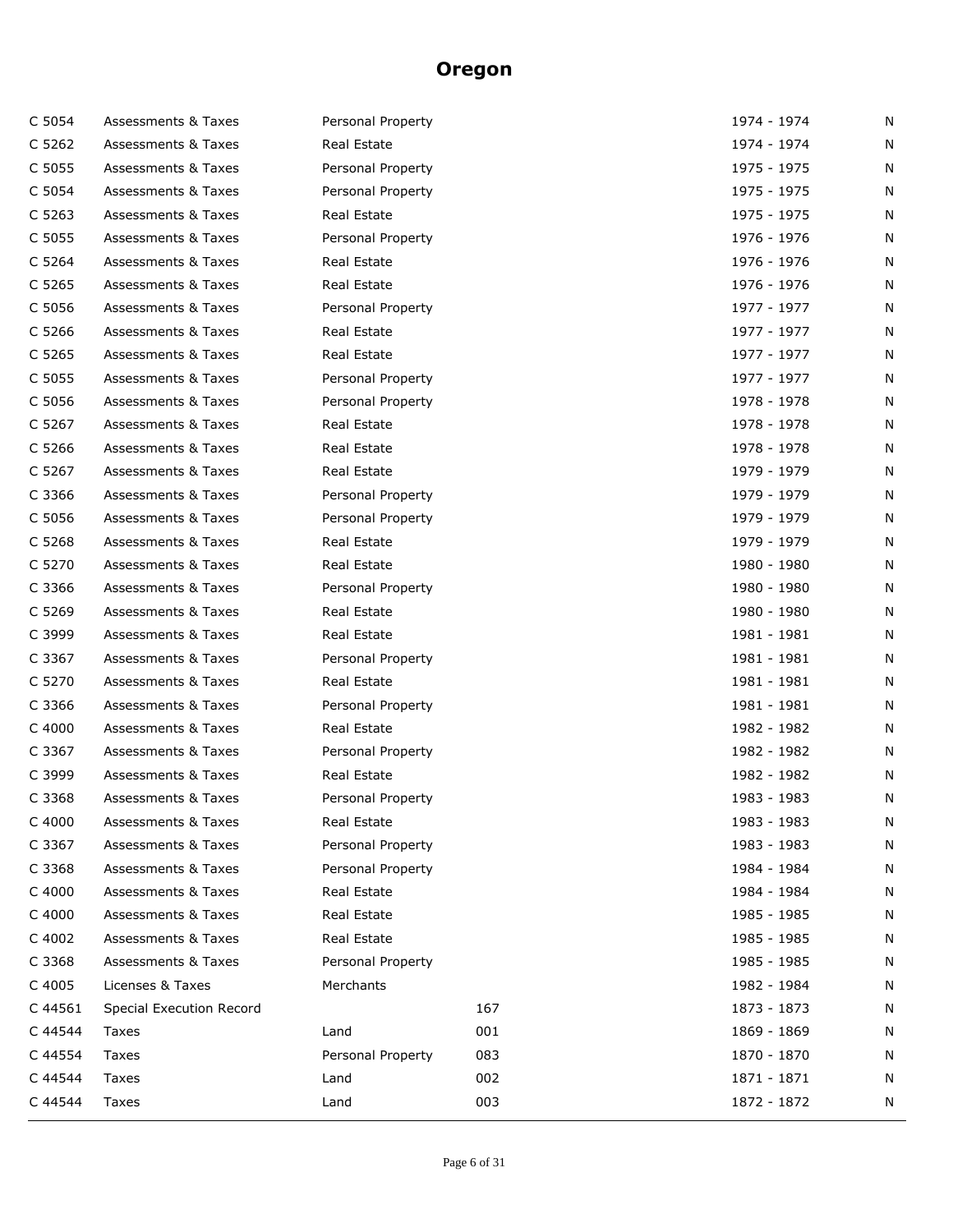| C 44566 | Taxes | Land/back                | 246 |                | 1872 - 1872 | N |
|---------|-------|--------------------------|-----|----------------|-------------|---|
| C 44566 | Taxes | Back                     | 247 |                | 1872 - 1872 | N |
| C 44554 | Taxes | Personal Property        | 084 |                | 1872 - 1872 | N |
| C 44554 | Taxes | Personal Property        | 085 |                | 1873 - 1873 | N |
| C 44561 | Taxes | Forfeit List/delinquent  | 165 |                | 1873 - 1873 | N |
| C 44561 | Taxes | Land/delinquent          | 167 |                | 1873 - 1873 | N |
| C 44561 | Taxes | Land/delinquent          | 166 |                | 1873 - 1873 | N |
| C 44561 | Taxes | Land/delinquent          | 169 |                | 1874 - 1874 | N |
| C 44561 | Taxes | Land/delinquent          | 168 |                | 1874 - 1874 | N |
| C 44544 | Taxes | Land                     | 004 |                | 1874 - 1874 | N |
| C 44544 | Taxes | Land & Personal          | 005 |                | 1875 - 1875 | N |
| C 44561 | Taxes | Land/delinguent          | 170 |                | 1875 - 1875 | N |
| C 44544 | Taxes | Land & Personal          | 006 |                | 1876 - 1876 | N |
| C 44561 | Taxes | Land/delinquent          | 171 |                | 1876 - 1876 | N |
| C 44566 | Taxes | <b>Back</b>              | 248 |                | 1876 - 1876 | N |
| C 44561 | Taxes | Land/delinquent          | 172 |                | 1877 - 1877 | N |
| C 44544 | Taxes | Land & Personal          | 007 | Pages 1 - 72   | 1877 - 1877 | N |
| C 44545 | Taxes | Land & Personal          | 007 | Pages 72 - End | 1877 - 1877 | N |
| C 44545 | Taxes | Land & Personal          | 008 |                | 1878 - 1878 | N |
| C 44561 | Taxes | Land/delinquent          | 173 |                | 1878 - 1879 | N |
| C 44545 | Taxes | Land & Personal          | 009 |                | 1879 - 1879 | N |
| C 44566 | Taxes | <b>Back</b>              | 249 |                | 1880 - 1880 | N |
| C 44545 | Taxes | Land & Personal          | 010 |                | 1880 - 1880 | N |
| C 44562 | Taxes | Land/delinquent          | 174 | Pages 46 - End | 1880 - 1883 | N |
| C 44561 | Taxes | Land/delinguent          | 174 | Pages 1 - 45   | 1880 - 1883 | N |
| C 44545 | Taxes | Land & Personal          | 011 |                | 1881 - 1881 | N |
| C 44545 | Taxes | Land & Personal          | 012 |                | 1882 - 1882 | N |
| C 44546 | Taxes | Land & Personal          | 013 |                | 1883 - 1883 | N |
| C 44566 | Taxes | <b>Back</b>              | 252 |                | 1885 - 1885 | N |
| C 44566 | Taxes | Consolidated Back        | 251 |                | 1885 - 1885 | N |
| C 44562 | Taxes | Land/delinquent          | 175 |                | 1885 - 1885 | N |
| C 44546 | Taxes | Land & Personal          | 014 |                | 1885 - 1885 | N |
| C 44566 | Taxes | <b>Consolidated Back</b> | 253 | Pages $1 - 8$  | 1886 - 1886 | Ν |
| C 44546 | Taxes | Land & Personal          | 015 |                | 1886 - 1886 | N |
| C 44562 | Taxes | Land/delinquent          | 176 |                | 1886 - 1886 | Ν |
| C 44567 | Taxes | Consolidated Back        | 253 | Pages 9 - End  | 1886 - 1886 | N |
| C 44546 | Taxes | Land & Personal          | 016 |                | 1887 - 1887 | N |
| C 44562 | Taxes | Land/delinquent          | 177 |                | 1887 - 1887 | N |
| C 44567 | Taxes | Back                     | 255 |                | 1888 - 1888 | Ν |
| C 44547 | Taxes | Land & Personal          | 017 | Pages 61 - End | 1888 - 1888 | N |
| C 44546 | Taxes | Land & Personal          | 017 | Pages 1 - 60   | 1888 - 1888 | N |
| C 44547 | Taxes | Land & Personal          | 018 |                | 1889 - 1889 | N |
| C 44562 | Taxes | Land/delinquent          | 178 |                | 1889 - 1889 | N |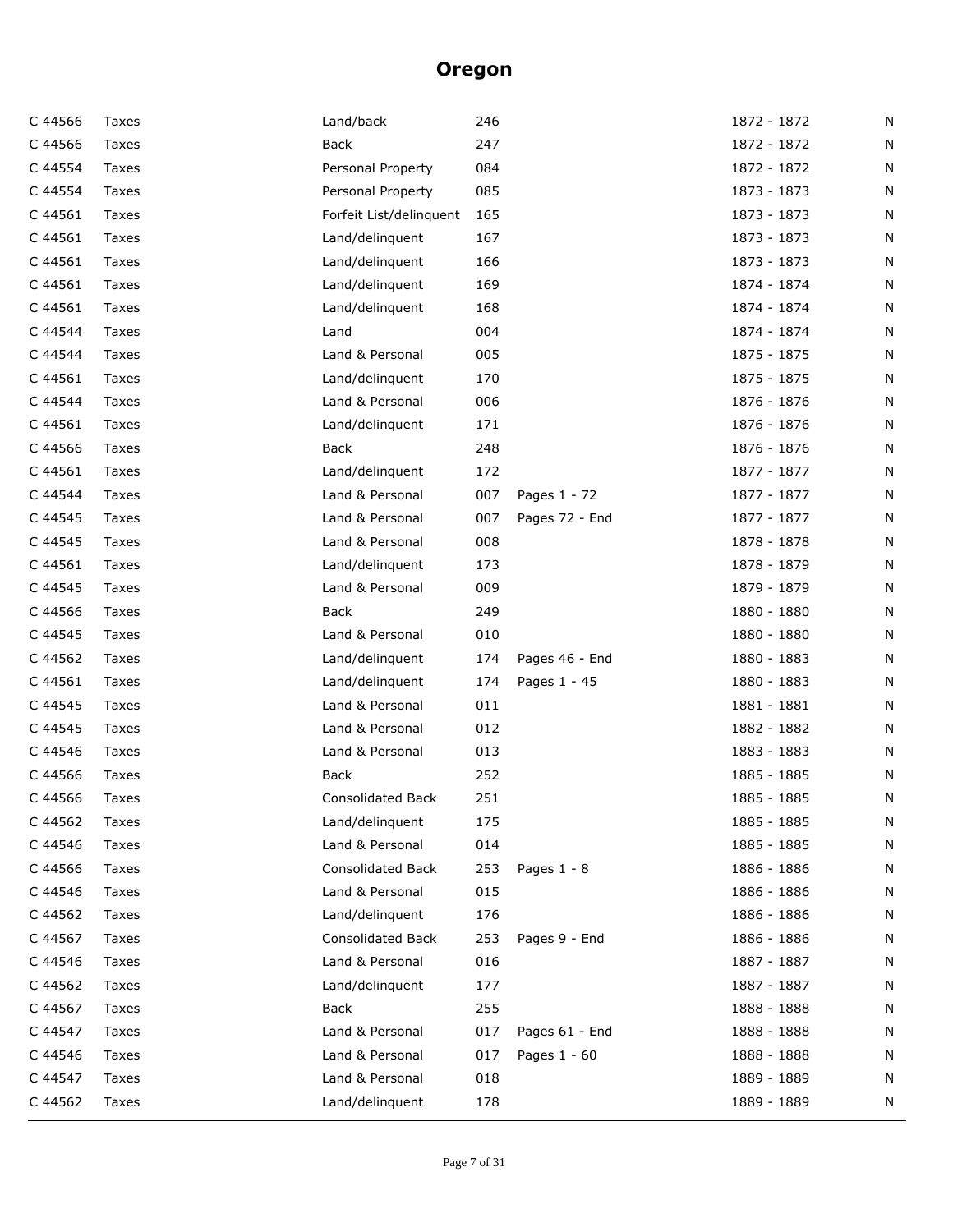| C 44567 | Taxes | Back                            | 257 |                 | 1889 - 1889 | N |
|---------|-------|---------------------------------|-----|-----------------|-------------|---|
| C 44547 | Taxes | Land & Personal                 | 019 |                 | 1890 - 1890 | N |
| C 44567 | Taxes | <b>Consolidated Back</b>        | 258 |                 | 1890 - 1890 | N |
| C 44562 | Taxes | Land/delinquent                 | 180 |                 | 1891 - 1891 | N |
| C 44562 | Taxes | Land/delinguent                 | 181 |                 | 1891 - 1891 | N |
| C 44547 | Taxes | Land & Personal                 | 020 |                 | 1891 - 1891 | N |
| C 44567 | Taxes | <b>Consolidated Back</b>        | 260 |                 | 1892 - 1892 | N |
| C 44548 | Taxes | Land & Personal                 | 021 |                 | 1892 - 1892 | N |
| C 44548 | Taxes | Land & Personal                 | 022 |                 | 1893 - 1893 | N |
| C 44567 | Taxes | <b>Back</b>                     | 261 |                 | 1893 - 1893 | N |
| C 44562 | Taxes | Land/delinquent                 | 182 |                 | 1893 - 1893 | N |
| C 44562 | Taxes | Land/delinquent                 | 183 |                 | 1894 - 1894 | N |
| C 44567 | Taxes | <b>Consolidated Back</b>        | 262 |                 | 1894 - 1894 | N |
| C 44548 | Taxes | Land & Personal                 | 023 |                 | 1894 - 1894 | N |
| C 44562 | Taxes | Land/delinquent                 | 184 |                 | 1895 - 1895 | N |
| C 44548 | Taxes | Land & Personal                 | 024 | Pages 1 - 96    | 1895 - 1895 | N |
| C 44567 | Taxes | Back                            | 263 |                 | 1895 - 1895 | N |
| C 44567 | Taxes | Back                            | 264 |                 | 1896 - 1896 | N |
| C 44562 | Taxes | Land/delinquent                 | 185 |                 | 1896 - 1896 | N |
| C 44567 | Taxes | <b>Back</b>                     | 265 |                 | 1897 - 1897 | N |
| C 44567 | Taxes | <b>Consolidated Back</b>        | 266 |                 | 1898 - 1898 | N |
| C 44549 | Taxes | Land & Personal                 | 028 | Pages 111 - End | 1899 - 1899 | N |
| C 44567 | Taxes | Back                            | 267 |                 | 1899 - 1899 | N |
| C 44562 | Taxes | Land/delinquent                 | 186 |                 | 1899 - 1899 | N |
| C 44568 | Taxes | Land/consolidated<br>Back       | 268 | Pages 15 - End  | 1900 - 1900 | N |
| C 44555 | Taxes | Personal Property               | 086 | Pages 42 - End  | 1900 - 1900 | N |
| C 44562 | Taxes | Land/delinquent                 | 187 |                 | 1900 - 1900 | N |
| C 44554 | Taxes | Personal Property               | 086 | Pages $1 - 41$  | 1900 - 1900 | N |
| C 44549 | Taxes | Land                            | 029 |                 | 1900 - 1900 | N |
| C 44567 | Taxes | Land/consolidated<br>Back       | 268 | Pages 1 - 14    | 1900 - 1900 | N |
| C 44549 | Taxes | Land                            | 030 |                 | 1901 - 1901 | N |
| C 44555 | Taxes | Personal Property               | 087 |                 | 1901 - 1901 | N |
| C 44568 | Taxes | Back                            | 269 |                 | 1901 - 1901 | N |
| C 44562 | Taxes | Land/delinquent                 | 188 |                 | 1901 - 1901 | N |
| C 44555 | Taxes | Personal Property               | 088 |                 | 1902 - 1902 | N |
| C 44549 | Taxes | Land                            | 031 |                 | 1902 - 1902 | N |
| C 44550 | Taxes | Land                            | 031 | Pages 137 - End | 1902 - 1902 | N |
| C 44562 | Taxes | Personal<br>Property/Delinquent | 189 |                 | 1902 - 1902 | N |
| C 44562 | Taxes | Land/delinquent                 | 190 |                 | 1902 - 1902 | N |
| C 44568 | Taxes | <b>Consolidated Back</b>        | 270 |                 | 1902 - 1902 | N |
| C 44549 | Taxes | Land                            | 032 | Pages 1 - 114   | 1903 - 1903 | N |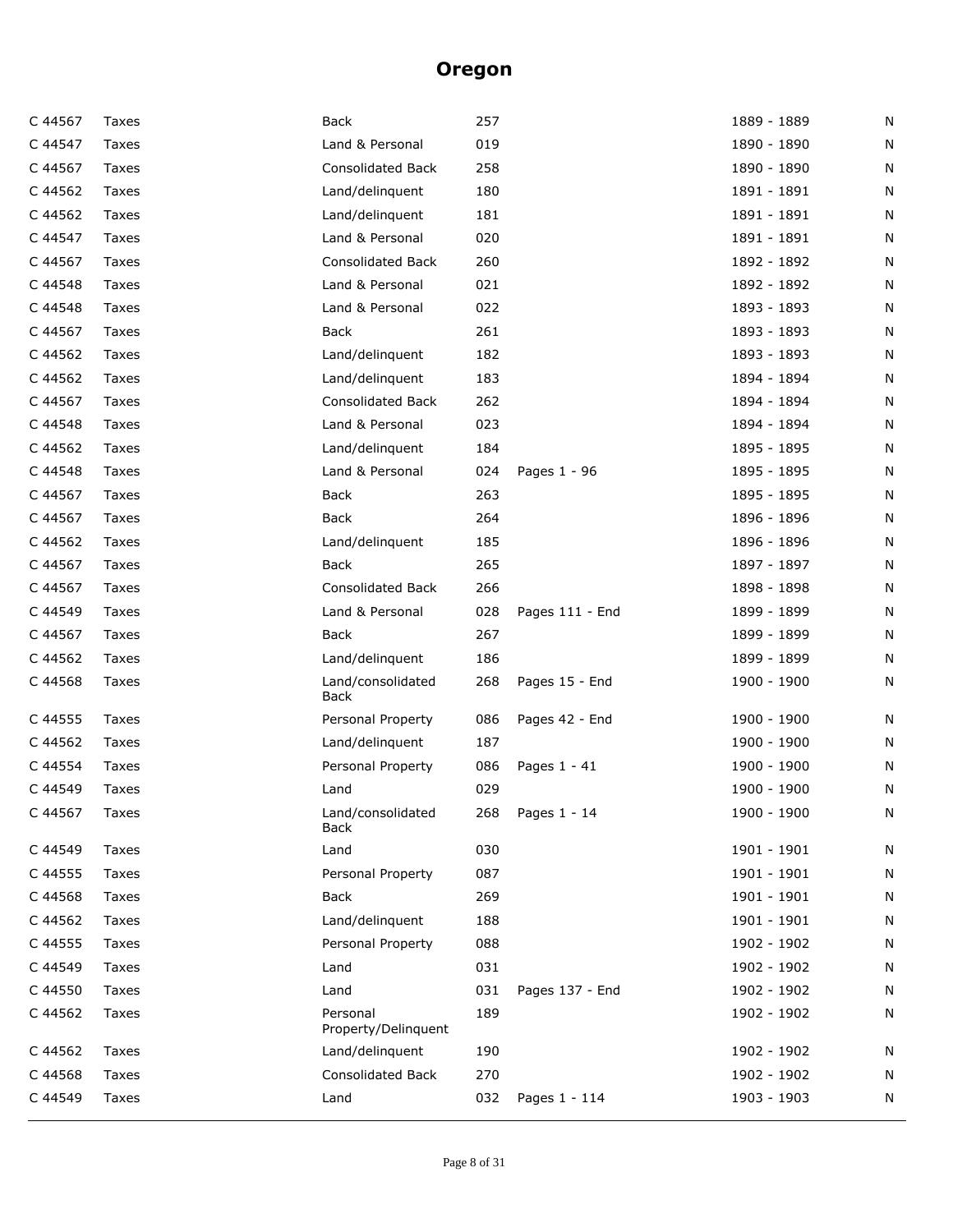| C 44550 | Taxes | Land                            | 032 |                | 1903 - 1903 | N |
|---------|-------|---------------------------------|-----|----------------|-------------|---|
| C 44555 | Taxes | Personal Property               | 089 |                | 1903 - 1903 | N |
| C 44562 | Taxes | Land/delinquent                 | 191 |                | 1903 - 1903 | N |
| C 44568 | Taxes | <b>Back</b>                     | 271 |                | 1903 - 1903 | N |
| C 44550 | Taxes | Land                            | 033 |                | 1904 - 1904 | N |
| C 44555 | Taxes | Personal Property               | 090 |                | 1904 - 1904 | N |
| C 44562 | Taxes | Land/delinquent                 | 192 |                | 1904 - 1905 | N |
| C 44555 | Taxes | Personal Property               | 091 |                | 1905 - 1905 | N |
| C 44550 | Taxes | Land                            | 034 |                | 1905 - 1905 | N |
| C 44562 | Taxes | Personal<br>Property/Delinquent | 193 | Pages 1 - 14   | 1905 - 1905 | N |
| C 44568 | Taxes | Back                            | 272 |                | 1905 - 1905 | N |
| C 44568 | Taxes | Consolidated Back               | 273 |                | 1905 - 1905 | N |
| C 44568 | Taxes | <b>Consolidated Back</b>        | 274 |                | 1906 - 1906 | N |
| C 44555 | Taxes | Personal Property               | 092 |                | 1906 - 1906 | N |
| C 44550 | Taxes | Land                            | 035 |                | 1906 - 1906 | N |
| C 44551 | Taxes | Land                            | 036 | Pages 77 - End | 1907 - 1907 | N |
| C 44550 | Taxes | Land                            | 036 | Pages 1 - 76   | 1907 - 1907 | N |
| C 44555 | Taxes | Personal Property               | 093 | Pages 1 - 74   | 1907 - 1907 | N |
| C 44568 | Taxes | <b>Back</b>                     | 275 |                | 1907 - 1907 | N |
| C 44551 | Taxes | Land                            | 037 |                | 1908 - 1908 | N |
| C 44560 | Taxes | License Register                | 145 |                | 1908 - 1926 | N |
| C 44568 | Taxes | <b>Consolidated Back</b>        | 276 |                | 1909 - 1909 | N |
| C 44551 | Taxes | Land                            | 038 |                | 1909 - 1909 | N |
| C 44568 | Taxes | <b>Consolidated Back</b>        | 278 |                | 1910 - 1910 | N |
| C 44551 | Taxes | Land                            | 039 |                | 1910 - 1910 | N |
| C 44568 | Taxes | Back                            | 277 |                | 1910 - 1910 | N |
| C 44551 | Taxes | Land                            | 040 | Pages 1 - 145  | 1911 - 1911 | N |
| C 44568 | Taxes | <b>Consolidated Back</b>        | 280 | Pages $1 - 2$  | 1912 - 1912 | N |
| C 44569 | Taxes | <b>Consolidated Back</b>        | 280 | Pages 3 - End  | 1912 - 1912 | N |
| C 44568 | Taxes | Back                            | 279 |                | 1912 - 1912 | N |
| C 44569 | Taxes | Back                            | 281 |                | 1914 - 1914 | N |
| C 44569 | Taxes | <b>Consolidated Back</b>        | 282 |                | 1914 - 1914 | N |
| C 44563 | Taxes | Land/delinquent                 | 209 |                | 1914 - 1915 | N |
| C 44563 | Taxes | Land/delinguent                 | 208 | Pages 17 - End | 1914 - 1915 | N |
| C 4005  | Taxes | Railroad                        |     |                | 1914 - 1994 | N |
| C 44563 | Taxes | Personal<br>Property/Delinquent | 210 |                | 1916 - 1916 | N |
| C 44569 | Taxes | <b>Consolidated Back</b>        | 283 |                | 1916 - 1916 | N |
| C 44563 | Taxes | Land/delinquent                 | 211 |                | 1916 - 1916 | N |
| C 44563 | Taxes | Land/delinquent                 | 212 |                | 1917 - 1917 | N |
| C 44563 | Taxes | Land/delinquent                 | 214 |                | 1918 - 1918 | N |
| C 44563 | Taxes | Personal<br>Property/Delinquent | 213 |                | 1918 - 1918 | N |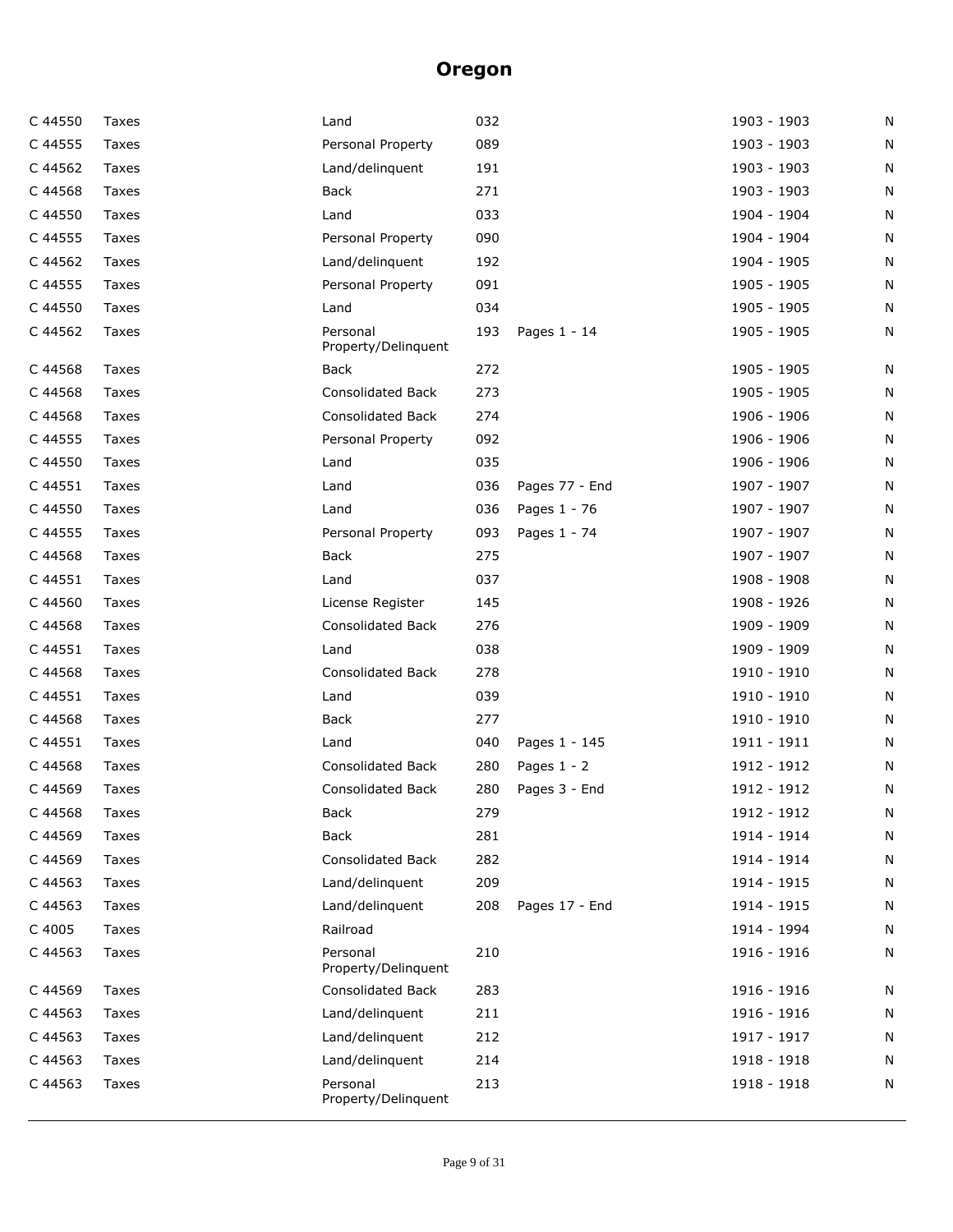| C 44569 | Taxes        | Consolidated Back                  | 284 |                | 1918 - 1918 | N |
|---------|--------------|------------------------------------|-----|----------------|-------------|---|
| C 44563 | Taxes        | Land/delinquent                    | 215 |                | 1918 - 1919 | N |
| C 44563 | Taxes        | Land/delinquent                    | 216 |                | 1920 - 1920 | N |
| C 44556 | Taxes        | Personal Property                  | 107 |                | 1921 - 1921 | N |
| C 44569 | <b>Taxes</b> | Consolidated Back                  | 285 |                | 1921 - 1921 | N |
| C 44563 | Taxes        | Personal<br>Property/Delinquent    | 217 |                | 1922 - 1922 | N |
| C 44556 | Taxes        | Personal Property                  | 108 |                | 1922 - 1922 | N |
| C 44569 | Taxes        | Back                               | 286 |                | 1922 - 1922 | N |
| C 44556 | Taxes        | Personal Property                  | 109 |                | 1923 - 1923 | N |
| C 44569 | Taxes        | <b>Consolidated Back</b>           | 288 |                | 1923 - 1923 | N |
| C 44569 | Taxes        | <b>Consolidated Back</b>           | 287 |                | 1923 - 1923 | N |
| C 44556 | Taxes        | Personal Property                  | 110 |                | 1924 - 1924 | N |
| C 44563 | Taxes        | Land/delinquent                    | 218 |                | 1924 - 1924 | N |
| C 44563 | Taxes        | Land/delinquent                    | 219 |                | 1925 - 1925 | N |
| C 44556 | Taxes        | Personal Property                  | 111 |                | 1925 - 1925 | N |
| C 44569 | Taxes        | Back                               | 289 | Pages 36 - End | 1926 - 1926 | N |
| C 44563 | Taxes        | Personal<br>Property/Delinquent    | 220 |                | 1926 - 1926 | N |
| C 44563 | Taxes        | Land/delinquent                    | 221 |                | 1926 - 1926 | N |
| C 44556 | Taxes        | Personal Property                  | 112 |                | 1926 - 1926 | N |
| C 44560 | Taxes        | <b>Merchants License</b><br>Record | 146 |                | 1926 - 1948 | N |
| C 44564 | Taxes        | Land/delinquent                    | 223 |                | 1927 - 1927 | N |
| C 44564 | Taxes        | Personal<br>Property/Delinquent    | 222 |                | 1927 - 1927 | N |
| C 44556 | Taxes        | Personal Property                  | 113 |                | 1927 - 1927 | N |
| C 44564 | Taxes        | Land/delinquent                    | 225 |                | 1928 - 1928 | N |
| C 44557 | Taxes        | Personal Property                  | 114 |                | 1928 - 1928 | N |
| C 44564 | Taxes        | Personal<br>Property/Delinquent    | 224 |                | 1928 - 1928 | N |
| C 44564 | Taxes        | Land/delinguent                    | 227 |                | 1929 - 1929 | N |
| C 44557 | Taxes        | Personal Property                  | 115 |                | 1929 - 1929 | N |
| C 44564 | Taxes        | Personal<br>Property/Delinquent    | 226 |                | 1929 - 1929 | N |
| C 44564 | Taxes        | Personal<br>Property/Delinquent    | 228 |                | 1930 - 1930 | Ν |
| C 44557 | Taxes        | Personal Property                  | 116 |                | 1930 - 1930 | N |
| C 44564 | Taxes        | Land/delinquent                    | 229 |                | 1930 - 1930 | N |
| C 44564 | Taxes        | Land/delinquent                    | 231 |                | 1931 - 1931 | N |
| C 44557 | Taxes        | Personal Property                  | 117 |                | 1931 - 1931 | N |
| C 44552 | Taxes        | Land                               | 060 | Pages 27 - End | 1931 - 1931 | N |
| C 44564 | Taxes        | Personal<br>Property/Delinquent    | 230 |                | 1931 - 1931 | N |
| C 44564 | Taxes        | Land/delinquent                    | 232 | Pages $1 - 6$  | 1932 - 1932 | Ν |
| C 44557 | Taxes        | Personal Property                  | 118 |                | 1932 - 1932 | N |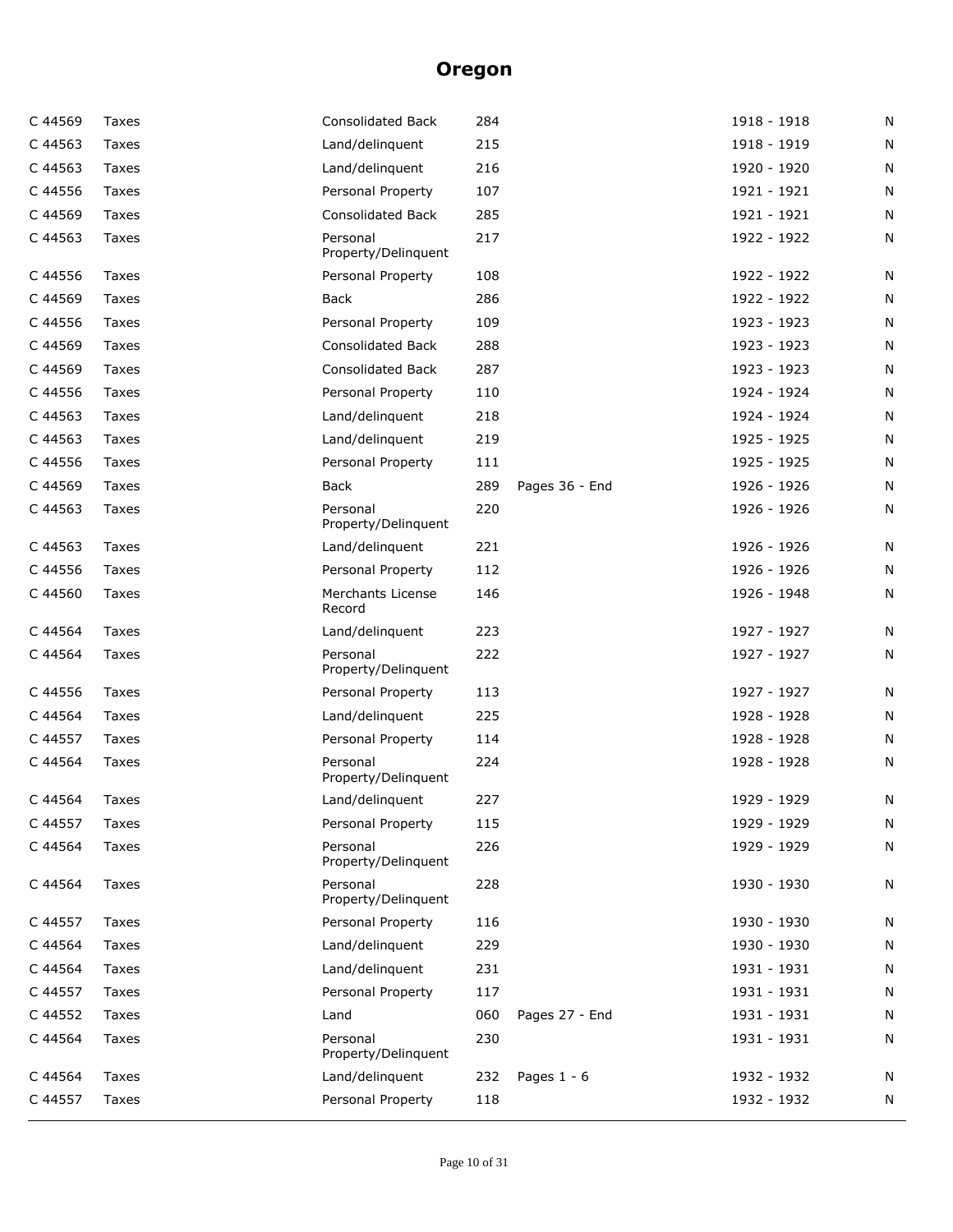| C 44552 | Taxes | Land                                            | 061 |                 | 1932 - 1932 | N |
|---------|-------|-------------------------------------------------|-----|-----------------|-------------|---|
| C 44557 | Taxes | Personal Property                               | 119 |                 | 1933 - 1933 | N |
| C 44552 | Taxes | Land                                            | 062 |                 | 1933 - 1933 | N |
| C 44570 | Taxes | Back                                            | 299 | Pages 18 - End  | 1933 - 1933 | N |
| C 44557 | Taxes | Personal Property                               | 120 |                 | 1934 - 1934 | N |
| C 44570 | Taxes | Sale<br>Records/collectors<br>Back              | 300 |                 | 1936 - 1936 | N |
| C 44570 | Taxes | Sale<br>Records/collectors<br>Back              | 301 |                 | 1938 - 1938 | N |
| C 44565 | Taxes | Personal<br>Property/Delinquent<br>Consolidated | 242 | Pages 7 - End   | 1940 - 1940 | N |
| C 44565 | Taxes | Personal<br>Property/Delinquent<br>Consolidated | 243 |                 | 1941 - 1941 | N |
| C 44565 | Taxes | Personal<br>Property/Delinquent<br>Consolidated | 244 |                 | 1942 - 1942 | N |
| C 44566 | Taxes | Personal<br>Property/Delinquent<br>Consolidated | 245 | Pages 108 - End | 1943 - 1943 | N |
| C 44565 | Taxes | Personal<br>Property/Delinquent<br>Consolidated | 245 | Pages 1 - 107   | 1943 - 1943 | N |
| C 44571 | Taxes | Land Sales/back                                 | 307 |                 | 1944 - 1944 | N |
| C 44571 | Taxes | Land Sales/back                                 | 309 |                 | 1945 - 1945 | N |
| C 44571 | Taxes | Land Sales/back                                 | 308 |                 | 1945 - 1945 | N |
| C 44571 | Taxes | <b>Consolidated Back</b>                        | 311 |                 | 1946 - 1946 | N |
| C 44571 | Taxes | Land Sales/back                                 | 310 |                 | 1946 - 1946 | N |
| C 4003  | Taxes | Personal<br>Property/Delinquent                 |     |                 | 1956 - 1964 | N |
| C 4003  | Taxes | Personal<br>Property/Delinquent                 |     |                 | 1974 - 1980 | N |
| C 44571 | Taxes | <b>Consolidated Back</b>                        | 313 |                 | 1976 - 1976 | N |
| C 44571 | Taxes | Consolidated Back                               | 312 |                 | 1976 - 1976 | N |
| C 4004  | Taxes | Personal<br>Property/Delinquent                 |     |                 | 1976 - 1977 | N |
| C 4004  | Taxes | Consolidated<br>Land/back                       |     |                 | 1977 - 1985 | N |
| C 4004  | Taxes | Personal<br>Property/Delinquent                 |     |                 | 1980 - 1980 | N |
| C 37004 | Taxes | Personal<br>Property/Delinquent                 | 001 |                 | 1982 - 1986 | N |
| C 37004 | Taxes | Personal<br>Property/Delinquent                 | 004 |                 | 1982 - 1986 | N |
| C 37004 | Taxes | Personal<br>Property/Delinquent                 | 003 |                 | 1982 - 1986 | N |
| C 37004 | Taxes | Personal<br>Property/Delinquent                 | 002 |                 | 1982 - 1986 | N |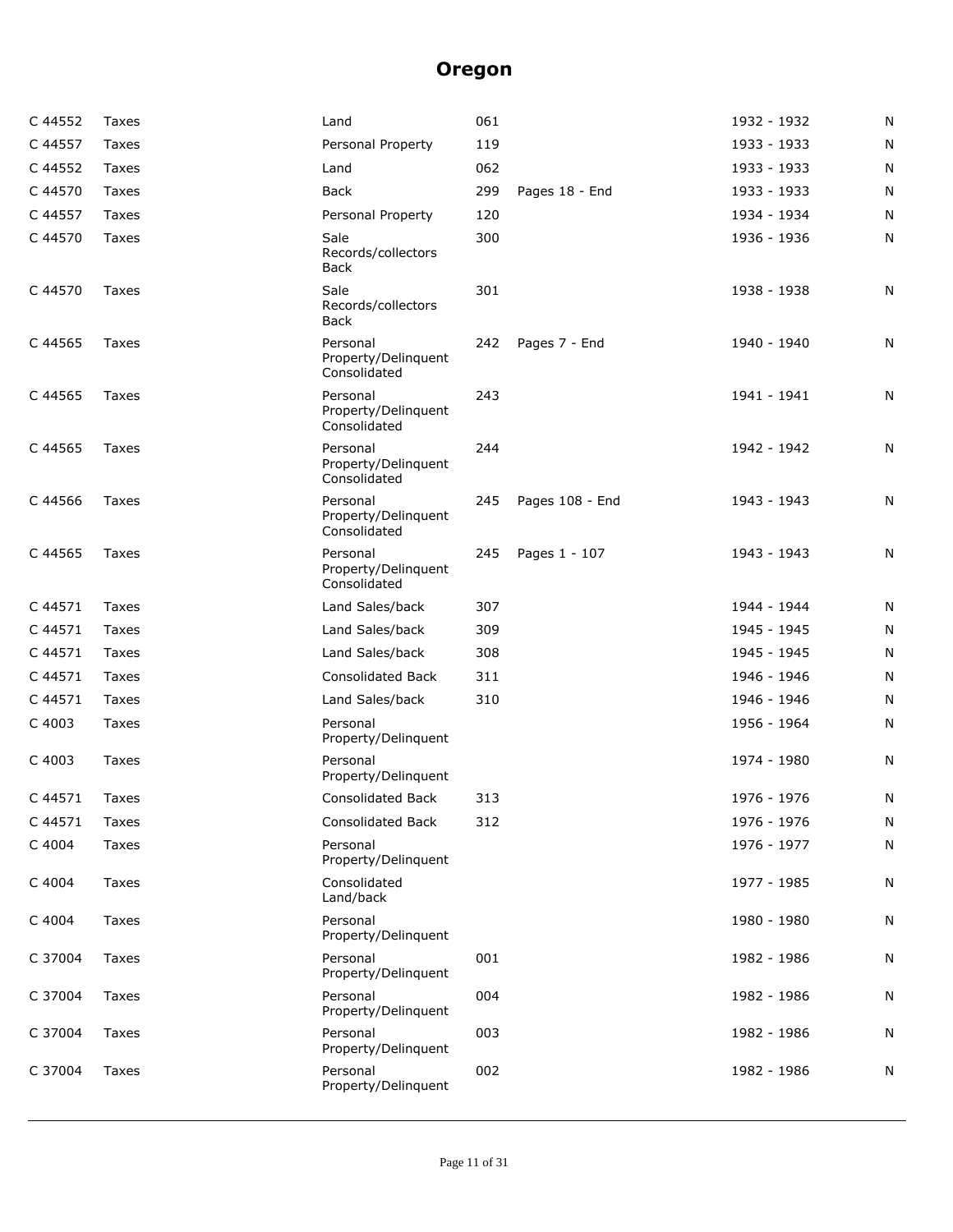| C 4004  | Taxes | Personal<br>Property/Delinguent      |     | 1982 - 1987 | N |
|---------|-------|--------------------------------------|-----|-------------|---|
| C 37004 | Taxes | Personal<br>Property/Delinquent      | 005 | 1984 - 1987 | N |
| C 37005 | Taxes | Real Estate                          | 007 | 1986 - 1986 | N |
| C 37004 | Taxes | Personal Property                    | 006 | 1986 - 1986 | N |
| C 37004 | Taxes | Real Estate                          | 007 | 1986 - 1986 | N |
| C 37005 | Taxes | <b>Real Estate</b>                   | 009 | 1987 - 1987 | N |
| C 37005 | Taxes | Personal Property                    | 008 | 1987 - 1987 | N |
| C 37006 | Taxes | Personal Property                    | 010 | 1988 - 1988 | N |
| C 37007 | Taxes | <b>Real Estate</b>                   | 015 | 1988 - 1988 | N |
| C 37007 | Taxes | Real Estate                          | 014 | 1988 - 1988 | N |
| C 37007 | Taxes | Real Estate Add Ons & 016<br>Changes |     | 1988 - 1988 | N |
| C 37006 | Taxes | Real Estate                          | 014 | 1988 - 1988 | N |
| C 37006 | Taxes | Real Estate                          | 013 | 1988 - 1988 | N |
| C 37007 | Taxes | Personal<br>Property/Delinquent      | 017 | 1988 - 1988 | N |
| C 37006 | Taxes | Real Estate                          | 011 | 1988 - 1988 | N |
| C 37006 | Taxes | Real Estate                          | 012 | 1988 - 1988 | N |
| C 37007 | Taxes | Real Estate/Delinquent 018           |     | 1988 - 1988 | N |
| C 37005 | Taxes | Personal Property                    | 010 | 1988 - 1988 | N |
| C 37007 | Taxes | Personal Property                    | 019 | 1989 - 1989 | N |
| C 37007 | Taxes | Real Estate                          | 020 | 1989 - 1989 | N |
| C 37008 | Taxes | Real Estate                          | 020 | 1989 - 1989 | N |
| C 37008 | Taxes | Real Estate                          | 023 | 1989 - 1989 | N |
| C 37009 | Taxes | Personal<br>Property/Delinquent      | 027 | 1989 - 1989 | N |
| C 37008 | Taxes | Real Estate                          | 022 | 1989 - 1989 | N |
| C 37008 | Taxes | Real Estate                          | 021 | 1989 - 1989 | N |
| C 37009 | Taxes | Personal Property                    | 026 | 1989 - 1989 | N |
| C 37009 | Taxes | Real Estate                          | 025 | 1989 - 1989 | N |
| C 37008 | Taxes | Real Estate Add Ons & 024<br>Changes |     | 1989 - 1989 | Ν |
| C 37008 | Taxes | <b>Real Estate</b>                   | 025 | 1989 - 1989 | N |
| C 37009 | Taxes | Real Estate/Delinquent 028           |     | 1989 - 1989 | N |
| C 37009 | Taxes | Personal Property                    | 029 | 1990 - 1990 | N |
| C 37010 | Taxes | Personal Property                    | 029 | 1990 - 1990 | N |
| C 37010 | Taxes | Real Estate                          | 030 | 1990 - 1990 | N |
| C 37010 | Taxes | Real Estate                          | 031 | 1990 - 1990 | N |
| C 37010 | Taxes | Real Estate                          | 032 | 1990 - 1990 | N |
| C 37010 | Taxes | Real Estate                          | 033 | 1990 - 1990 | N |
| C 37011 | Taxes | Personal/add Ons &<br>Changes        | 034 | 1990 - 1990 | N |
| C 37011 | Taxes | Real Estate Add Ons & 035<br>Changes |     | 1990 - 1990 | N |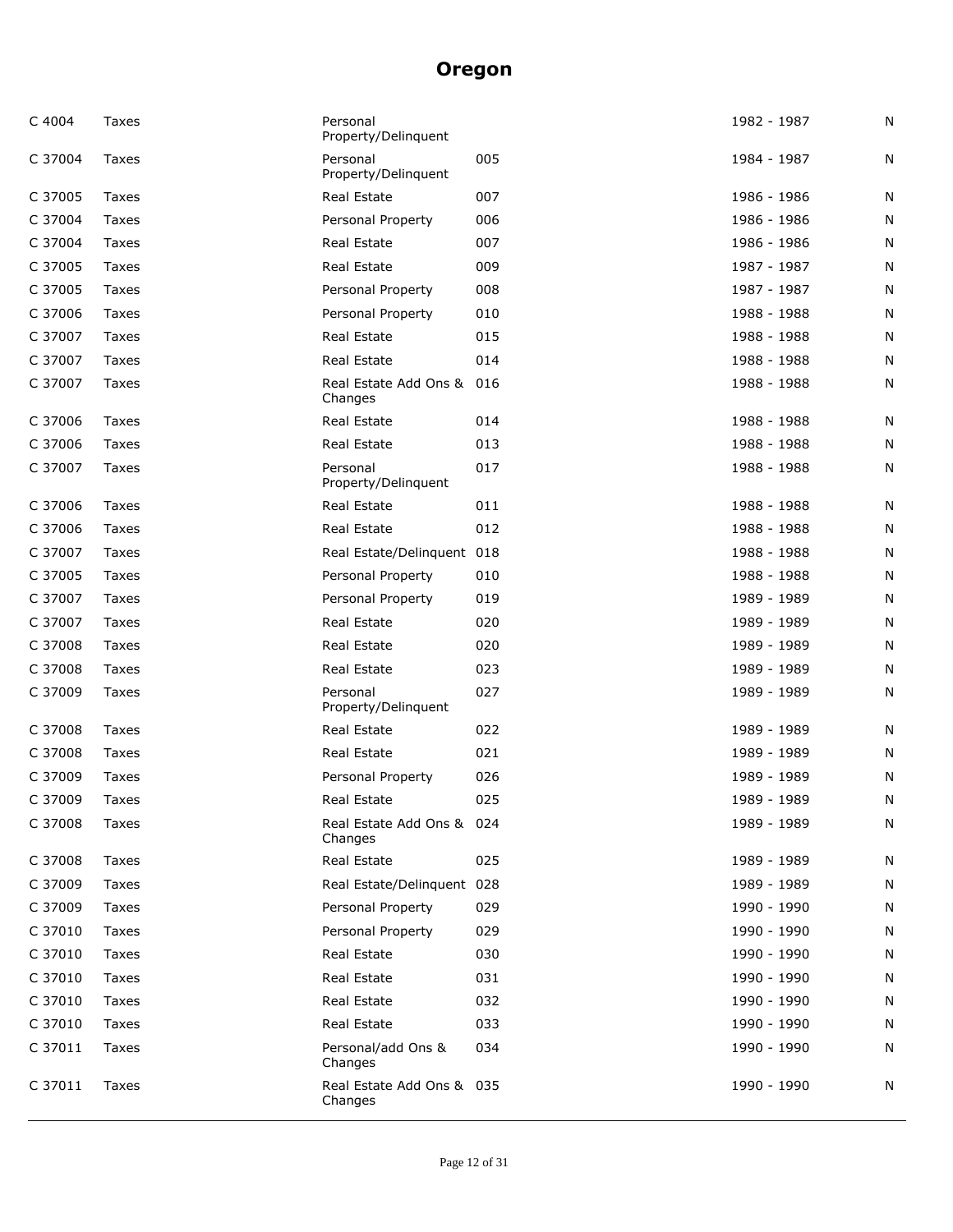| C 37011 | Taxes | Real Estate                     | 036 | 1990 - 1990 | N |
|---------|-------|---------------------------------|-----|-------------|---|
| C 37011 | Taxes | Personal<br>Property/Delinquent | 037 | 1990 - 1990 | N |
| C 37011 | Taxes | Real Estate/Delinquent 038      |     | 1990 - 1990 | N |
| C 37012 | Taxes | Real Estate/Delinquent 038      |     | 1990 - 1990 | N |
| C 37011 | Taxes | Real Estate                     | 033 | 1990 - 1990 | N |
| C 37013 | Taxes | Real Estate                     | 042 | 1991 - 1991 | N |
| C 37014 | Taxes | Real Estate/Delinquent 044      |     | 1991 - 1991 | N |
| C 37014 | Taxes | Real Estate                     | 042 | 1991 - 1991 | N |
| C 37013 | Taxes | Real Estate                     | 041 | 1991 - 1991 | N |
| C 37013 | Taxes | Real Estate                     | 040 | 1991 - 1991 | N |
| C 37012 | Taxes | Real Estate                     | 040 | 1991 - 1991 | N |
| C 37012 | Taxes | Personal Property               | 039 | 1991 - 1991 | N |
| C 37014 | Taxes | Personal<br>Property/Delinquent | 043 | 1991 - 1991 | N |
| C 37015 | Taxes | Real Estate                     | 048 | 1992 - 1992 | N |
| C 37016 | Taxes | Real Estate/Delinquent 050      |     | 1992 - 1992 | N |
| C 37014 | Taxes | Personal Property               | 045 | 1992 - 1992 | N |
| C 37014 | Taxes | Real Estate                     | 046 | 1992 - 1992 | N |
| C 37015 | Taxes | Real Estate                     | 046 | 1992 - 1992 | N |
| C 37015 | Taxes | Real Estate                     | 047 | 1992 - 1992 | N |
| C 37016 | Taxes | Personal<br>Property/Delinquent | 049 | 1992 - 1992 | N |
| C 37016 | Taxes | Real Estate                     | 048 | 1992 - 1992 | N |
| C 37018 | Taxes | Real Estate/Delinquent 056      |     | 1993 - 1993 | N |
| C 37017 | Taxes | Personal Property               | 051 | 1993 - 1993 | N |
| C 37017 | Taxes | Real Estate                     | 052 | 1993 - 1993 | N |
| C 37017 | Taxes | Real Estate                     | 053 | 1993 - 1993 | N |
| C 37018 | Taxes | Real Estate                     | 053 | 1993 - 1993 | N |
| C 37018 | Taxes | Real Estate                     | 054 | 1993 - 1993 | N |
| C 37018 | Taxes | Personal<br>Property/Delinquent | 055 | 1993 - 1993 | N |
| C 37016 | Taxes | Personal Property               | 051 | 1993 - 1993 | N |
| C 37019 | Taxes | Personal Property               | 057 | 1994 - 1994 | N |
| C 37019 | Taxes | Real Estate                     | 058 | 1994 - 1994 | N |
| C 37018 | Taxes | Personal Property               | 057 | 1994 - 1994 | N |
| C 37020 | Taxes | Personal<br>Property/Delinquent | 061 | 1994 - 1994 | N |
| C 37020 | Taxes | Real Estate/Delinquent 062      |     | 1994 - 1994 | N |
| C 37019 | Taxes | Real Estate                     | 059 | 1994 - 1994 | N |
| C 37020 | Taxes | Real Estate                     | 059 | 1994 - 1994 | N |
| C 37020 | Taxes | Real Estate                     | 060 | 1994 - 1994 | N |
| C 37022 | Taxes | Personal<br>Property/Delinquent | 069 | 1995 - 1994 | N |
| C 37020 | Taxes | Personal Property               | 063 | 1995 - 1995 | N |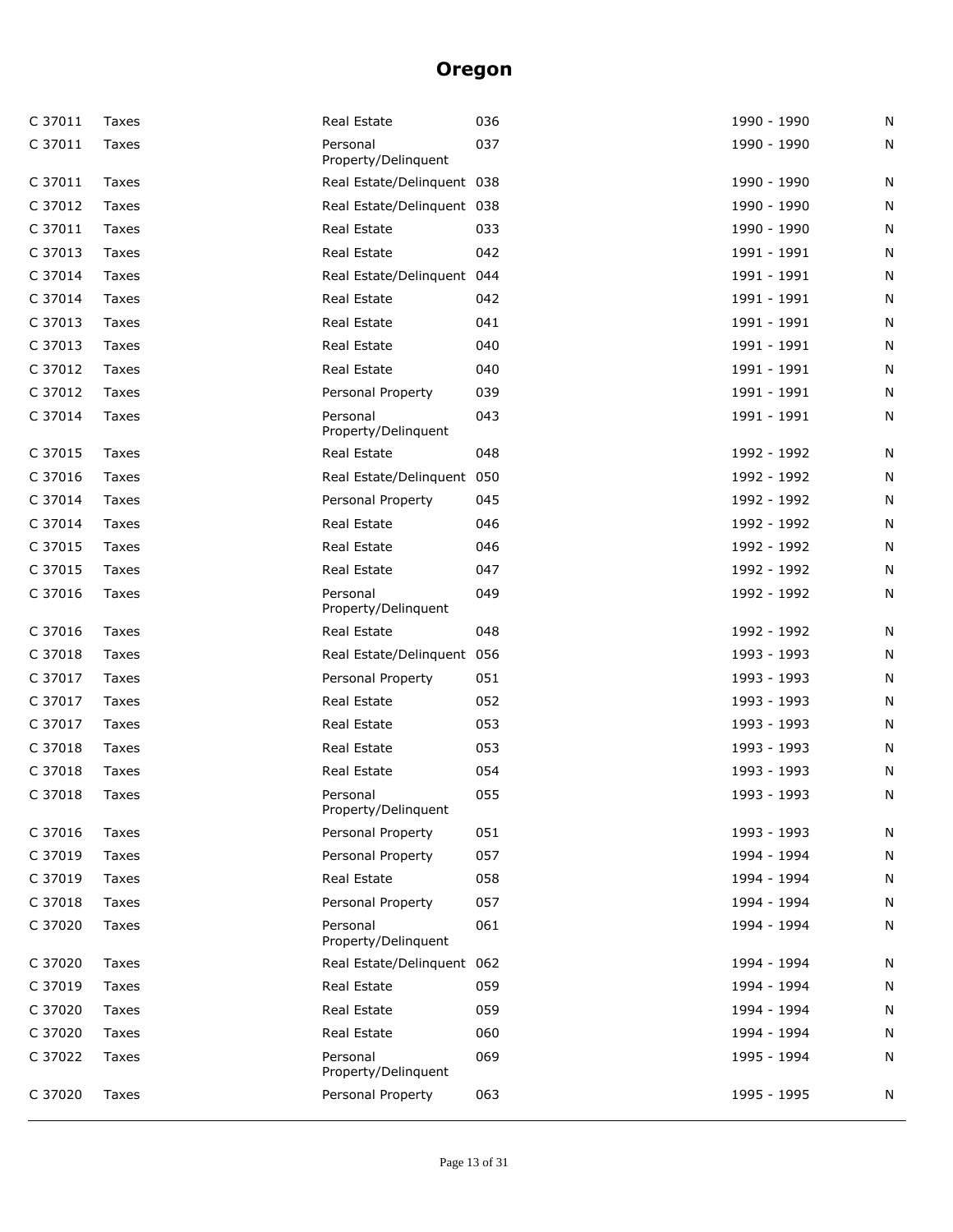| C 37021 | Taxes | Personal Property                                 | 063 | 1995 - 1995   | N |
|---------|-------|---------------------------------------------------|-----|---------------|---|
| C 37021 | Taxes | Real Estate                                       | 064 | 1995 - 1995   | N |
| C 37022 | Taxes | Personal/add Ons &<br>Changes                     | 066 | 1995 - 1995   | N |
| C 37021 | Taxes | Real Estate                                       | 065 | 1995 - 1995   | N |
| C 37022 | Taxes | Real Estate                                       | 067 | 1995 - 1995   | N |
| C 37022 | Taxes | Real Estate Add Ons & 068<br>Changes              |     | 1995 - 1995   | N |
| C 37022 | Taxes | Real Estate/Delinquent 070                        |     | 1995 - 1995   | N |
| C 37023 | Taxes | Real Estate/Delinquent 070                        |     | 1995 - 1995   | N |
| C 37023 | Taxes | Real Estate/Delinquent 071                        |     | 1995 - 1995   | N |
| C 37022 | Taxes | Real Estate                                       | 065 | 1995 - 1995   | N |
| C 64032 | Taxes | Real Estate/Delinquent                            |     | 1996 - 1996   | N |
| C 64028 | Taxes | Real Estate                                       |     | 1996 - 1996   | N |
| C 64033 | Taxes | Personal Property                                 |     | 1996 - 1996   | N |
| C 64034 | Taxes | Personal<br>Property/Delinquent                   |     | 1996 - 1996   | N |
| C 64028 | Taxes | <b>Real Estate</b><br>(Alphabetical Listing)      |     | 1996 - 1996   | N |
| C 64034 | Taxes | Personal<br>Property/Delinquent/C<br>hange Report |     | 1996 - 1999   | N |
| C 64032 | Taxes | Real Estate/Delinquent                            |     | 1997 - 1997   | N |
| C 64033 | Taxes | Personal Property                                 |     | 1997 - 1997   | N |
| C 64028 | Taxes | Real Estate                                       |     | 1997 - 1997   | N |
| C 64028 | Taxes | Real Estate<br>(Alphabetical Listing)             |     | 1997 - 1997   | N |
| C 64034 | Taxes | Personal<br>Property/Delinquent                   |     | 1997 - 1997   | N |
| C 64032 | Taxes | Real Estate Add Ons &<br>Changes                  |     | 1997 - 2001   | N |
| C 64033 | Taxes | Personal Property Add<br>Ons & Changes            |     | 1997 - 2002   | N |
| C 64029 | Taxes | Real Estate                                       |     | 1998 - 1998   | N |
| C 64032 | Taxes | Real Estate/Delinquent                            |     | 1998 - 1998   | N |
| C 64029 | Taxes | Real Estate<br>(Alphabetical Listing)             |     | 1998 - 1998   | N |
| C 64033 | Taxes | Personal Property                                 |     | 1998 - 1998   | N |
| C 64034 | Taxes | Personal<br>Property/Delinquent                   |     | 1998 - 1998   | N |
| C 64032 | Taxes | Real Estate/Delinguent                            |     | 1999 - 1999   | N |
| C 64029 | Taxes | Real Estate<br>(Alphabetical Listing)             |     | 1999 - 1999   | N |
| C 64029 | Taxes | Real Estate                                       |     | 1999 - 1999   | N |
| C 64034 | Taxes | Personal<br>Property/Delinquent                   |     | 1999 - 1999   | N |
| C 64033 | Taxes | Personal Property                                 |     | 1999 - 1999   | N |
| C 64033 | Taxes | Personal Property                                 |     | $2000 - 2000$ | N |
|         |       |                                                   |     |               |   |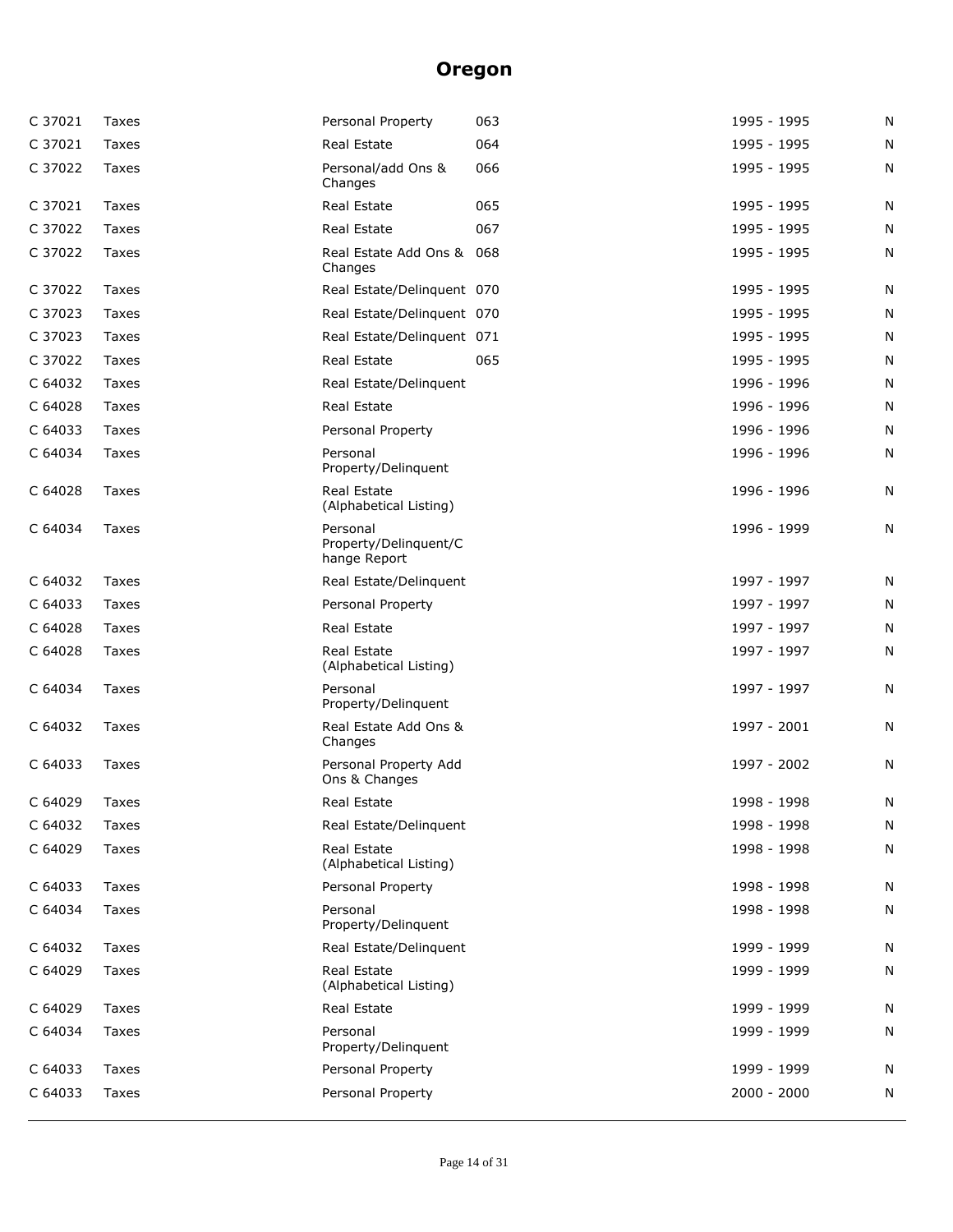| C 64030 | Taxes        | Real Estate                                     | $2000 - 2000$ | N |
|---------|--------------|-------------------------------------------------|---------------|---|
| C 64030 | Taxes        | Real Estate<br>(Alphabetical Listing)           | $2000 - 2000$ | N |
| C 64034 | Taxes        | Personal<br>Property/Delinquent                 | $2000 - 2000$ | N |
| C 64033 | Taxes        | Personal Property                               | $2001 - 2001$ | N |
| C 64030 | Taxes        | Real Estate<br>(Alphabetical Listing)           | $2001 - 2001$ | N |
| C 64034 | Taxes        | Personal<br>Property/Delinquent                 | $2001 - 2001$ | N |
| C 64030 | Taxes        | Real Estate                                     | $2001 - 2001$ | N |
| C 64031 | Taxes        | Real Estate<br>(Alphabetical Listing)           | $2002 - 2002$ | N |
| C 64033 | Taxes        | Personal Property                               | 2002 - 2002   | N |
| C 64031 | Taxes        | Real Estate                                     | $2002 - 2002$ | N |
| C 64034 | Taxes        | Personal<br>Property/Delinquent                 | $2002 - 2002$ | N |
| C 64032 | <b>Taxes</b> | Real Estate/Delinguent                          | $2002 - 2002$ | N |
| C 64031 | <b>Taxes</b> | <b>Real Estate</b><br>(Alphabetical Listing)    | $2003 - 2003$ | N |
| C 64031 | Taxes        | Real Estate                                     | $2003 - 2003$ | N |
| C 64033 | Taxes        | Personal Property                               | 2003 - 2003   | N |
| C 64032 | Taxes        | Real Estate/Delinquent                          | 2003 - 2003   | N |
| C 64034 | Taxes        | Personal<br>Property/Delinquent                 | $2003 - 2003$ | N |
| C 64035 | Taxes        | Real Estate                                     | $2004 - 2004$ | N |
| C 64035 | Taxes        | Personal Property                               | $2004 - 2004$ | N |
| C 64035 | Taxes        | Personal Property and<br>Real Estate/Delinquent | $2004 - 2004$ | N |
| C 64026 | Taxes        | Personal Property                               | $2005 - 2005$ | N |
| C 64035 | Taxes        | Personal Property and<br>Real Estate/Delinquent | $2006 - 2006$ | N |
| C 64035 | Taxes        | Outlaw Report                                   | $2006 - 2006$ | N |
| C 64026 | Taxes        | Personal Property                               | $2006 - 2006$ | N |
| C 64035 | Taxes        | Outlaw Report                                   | 2007 - 2007   | N |
| C 64035 | Taxes        | Personal Property and<br>Real Estate/Delinquent | 2007 - 2007   | N |
| C 64026 | Taxes        | Personal Property                               | 2007 - 2007   | N |
| C 64035 | Taxes        | Personal Property and<br>Real Estate/Delinquent | $2008 - 2008$ | N |
| C 64035 | Taxes        | Outlaw Report                                   | 2008 - 2008   | N |
| C 64026 | Taxes        | Personal Property                               | $2008 - 2008$ | N |
| C 64035 | Taxes        | Outlaw Report                                   | 2009 - 2009   | N |
| C 64026 | Taxes        | Personal Property                               | 2009 - 2009   | N |
| C 64035 | Taxes        | Personal Property and<br>Real Estate/Delinquent | 2009 - 2009   | N |
| C 64035 | Taxes        | Personal Property and<br>Real Estate/Delinquent | $2010 - 2010$ | N |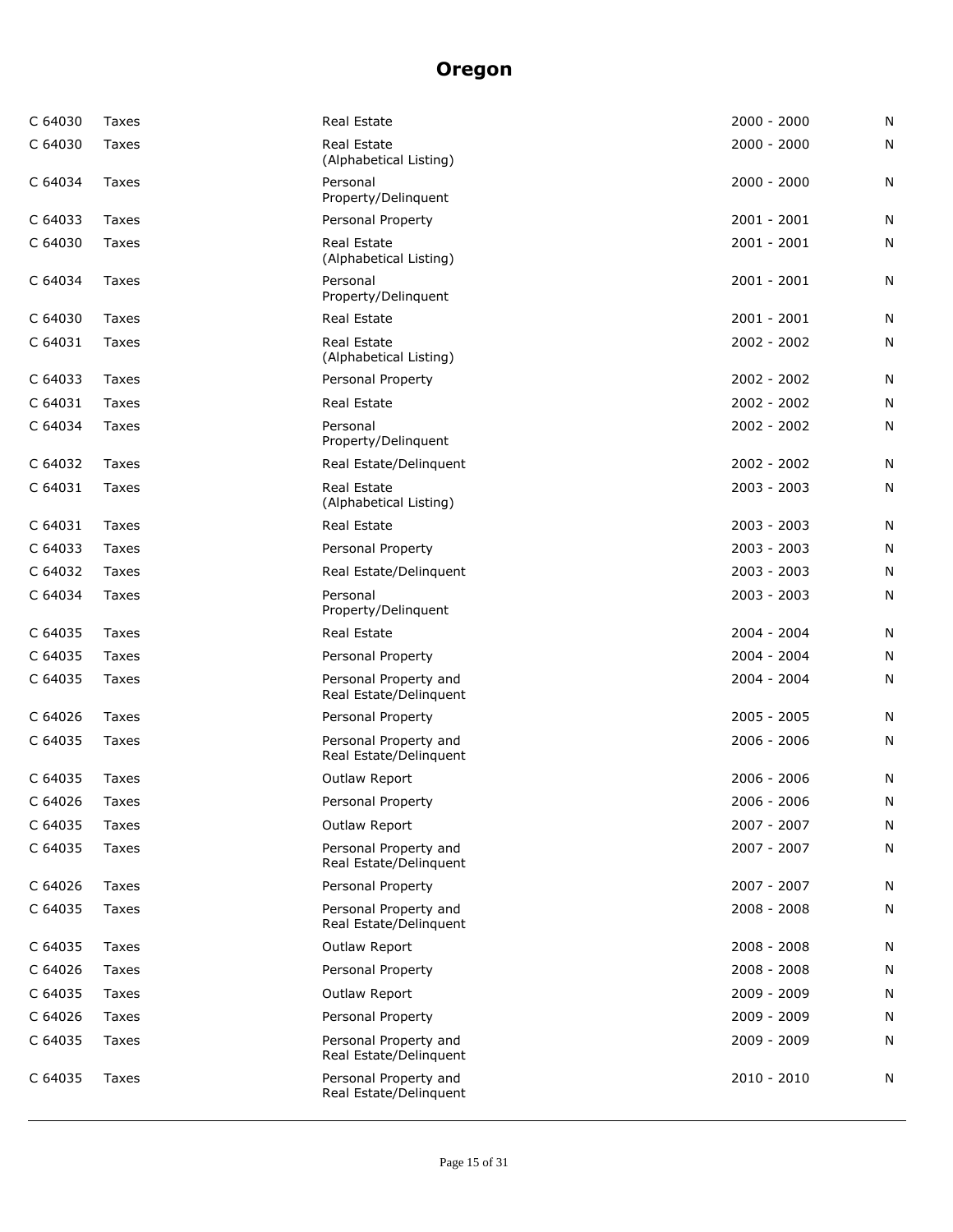| C 64026 | Taxes | Personal Property                               | $2010 - 2010$ | N  |
|---------|-------|-------------------------------------------------|---------------|----|
| C 64035 | Taxes | Personal Property and<br>Real Estate/Delinguent | 2011 - 2011   | N. |
| C 64026 | Taxes | Personal Property                               | $2011 - 2011$ | N. |
| C 64035 | Taxes | Personal Property and<br>Real Estate/Delinguent | $2012 - 2012$ | N  |
| C 64026 | Taxes | Personal Property                               | $2012 - 2012$ | N. |
| C 64035 | Taxes | Personal Property and<br>Real Estate/Delinguent | $2013 - 2013$ | N  |
| C 64026 | Taxes | Personal Property                               | $2013 - 2013$ | N  |
| C 64027 | Taxes | Personal Property                               | $2014 - 2014$ | N  |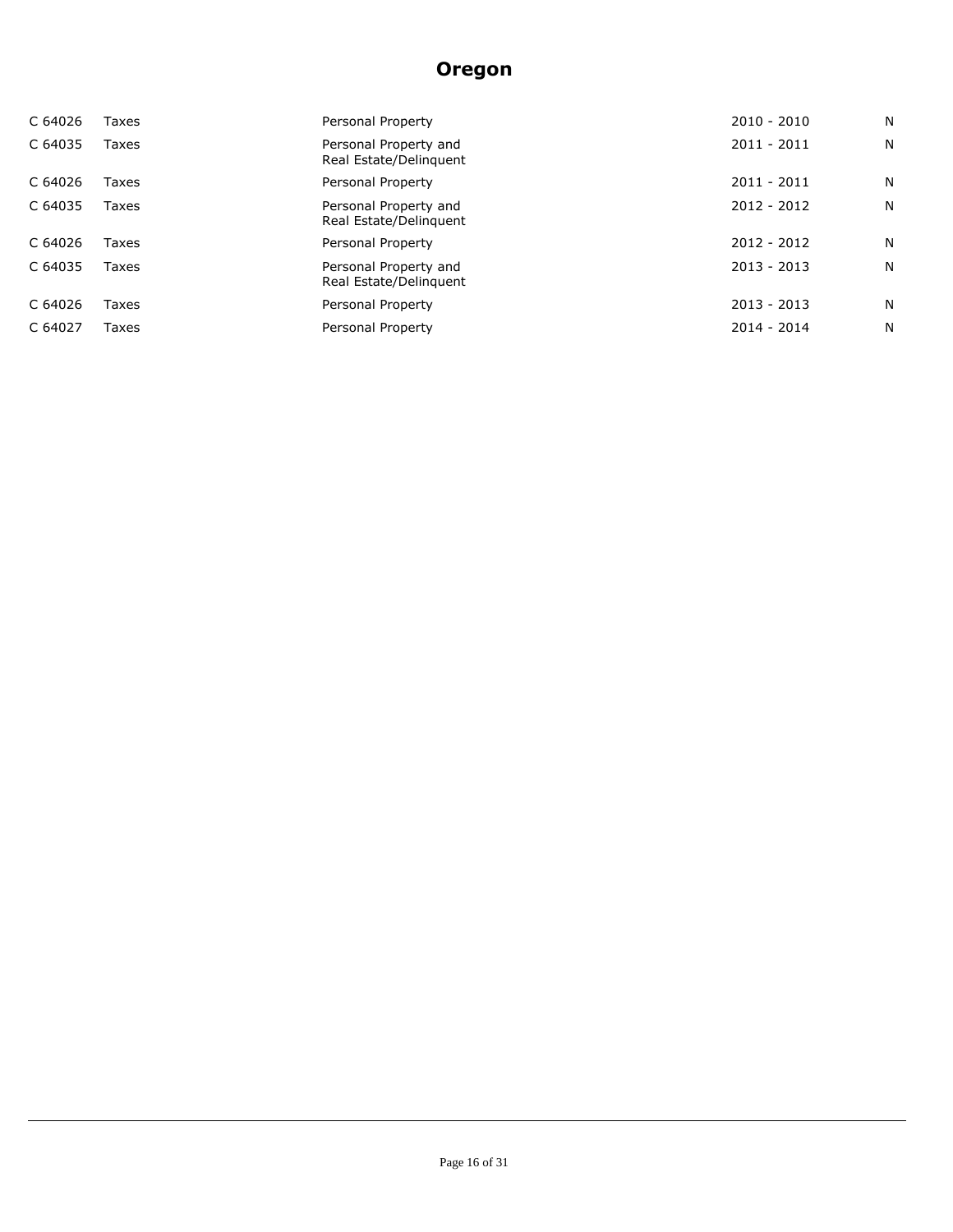# **County Clerk**

| Reel<br><b>Number</b> | <b>Title</b>                | <b>Subtitle</b> | Vol          | <b>Scope and Content</b> | Date              | <b>Indexed</b> |
|-----------------------|-----------------------------|-----------------|--------------|--------------------------|-------------------|----------------|
| C 36998               | County Court Minutes        |                 |              |                          | 1945-09 - 1948-05 | N              |
| C 36999               | County Court Minutes        |                 |              |                          | 1948-06 - 1950-12 | N              |
| C 36998               | <b>County Court Minutes</b> |                 |              |                          | 1948-06 - 1950-12 | N              |
| C 36999               | County Court Minutes        |                 |              |                          | 1951-01 - 1956-06 | N              |
| C 36999               | County Court Minutes        |                 |              |                          | 1956-06 - 1962-08 | N              |
| C 37000               | County Court Minutes        |                 |              |                          | 1962-08 - 1965-12 | N              |
| C 36999               | <b>County Court Minutes</b> |                 |              |                          | 1962-08 - 1965-12 | N              |
| C 37000               | <b>County Court Minutes</b> |                 |              |                          | 1966-01 - 1969-08 | N              |
| C 37000               | County Court Minutes        |                 |              |                          | 1969-09 - 1972-04 | N              |
| C 37003               | County Court Minutes        |                 |              |                          | 1972-04 - 1974-07 | N              |
| C 37000               | <b>County Court Minutes</b> |                 |              |                          | 1972-04 - 1974-07 | N              |
| C 37003               | <b>County Court Minutes</b> |                 |              |                          | 1974-08 - 1976-07 | N              |
| C 37003               | County Court Minutes        |                 |              |                          | 1976-07 - 1979-01 | N              |
| C 37003               | County Court Minutes        |                 |              |                          | 1979-01 - 1981-04 | N              |
| C 37001               | <b>County Court Minutes</b> |                 |              |                          | 1979-01 - 1981-04 | N              |
| C 37001               | County Court Minutes        |                 |              |                          | 1981-05 - 1985-01 | N              |
| C 37001               | County Court Minutes        |                 |              |                          | 1985-01 - 1986-11 | N              |
| C 36997               | County Court Record Index   |                 | $\mathbf{1}$ |                          | 1847 - 1886       |                |
| C 36997               | County Court Record Index   |                 | 2            |                          | 1881-05 - 1895-07 |                |
| C 36998               | County Court Record Index   |                 | 3            |                          | 1892-05 - 1919-02 |                |
| C 36997               | County Court Record Index   |                 | 3            |                          | 1892-05 - 1919-02 |                |
| C 36998               | County Court Record Index   |                 | 4            |                          | 1911-01 - 1933-12 |                |
| C 36998               | County Court Record Index   |                 | 5            |                          | 1934-01 - 1951-02 |                |
| C 36998               | County Court Record Index   |                 | 6            |                          | 1949-01 - 1962-11 |                |
| C 36990               | County Court Records        |                 | 3            |                          | 1866-07 - 1873-11 | C              |
| C 36990               | County Court Records        |                 | 4            |                          | 1874-01 - 1881-05 | C              |
| C 36991               | County Court Records        |                 | 5            |                          | 1881-05 - 1886-02 | C              |
| C 36990               | County Court Records        |                 | 5            |                          | 1881-05 - 1886-02 | C              |
| C 36991               | County Court Records        |                 | 6            |                          | 1886-02 - 1889-05 | C              |
| C 36992               | County Court Records        |                 | 7            |                          | 1889-05 - 1892-05 | C              |
| C 36991               | County Court Records        |                 | 7            |                          | 1889-05 - 1892-05 | $\mathsf{C}$   |
| C 36992               | County Court Records        |                 | 8            |                          | 1892-05 - 1895-07 | C              |
| C 36992               | County Court Records        |                 | 9            |                          | 1895-07 - 1899-02 | C              |
| C 37002               | County Court Records        |                 | 10           |                          | 1899-02 - 1902-02 | C              |
| C 36993               | County Court Records        |                 | 11           |                          | 1902-02 - 1905-11 | C              |
| C 36992               | County Court Records        |                 | 11           |                          | 1902-02 - 1905-11 | C              |
| C 36993               | County Court Records        |                 | 12           |                          | 1905-11 - 1909-05 | C              |
| C 36993               | County Court Records        |                 | 13           |                          | 1908-05 - 1910-12 | C              |
| C 36994               | County Court Records        |                 | 13           |                          | 1908-05 - 1910-12 | C              |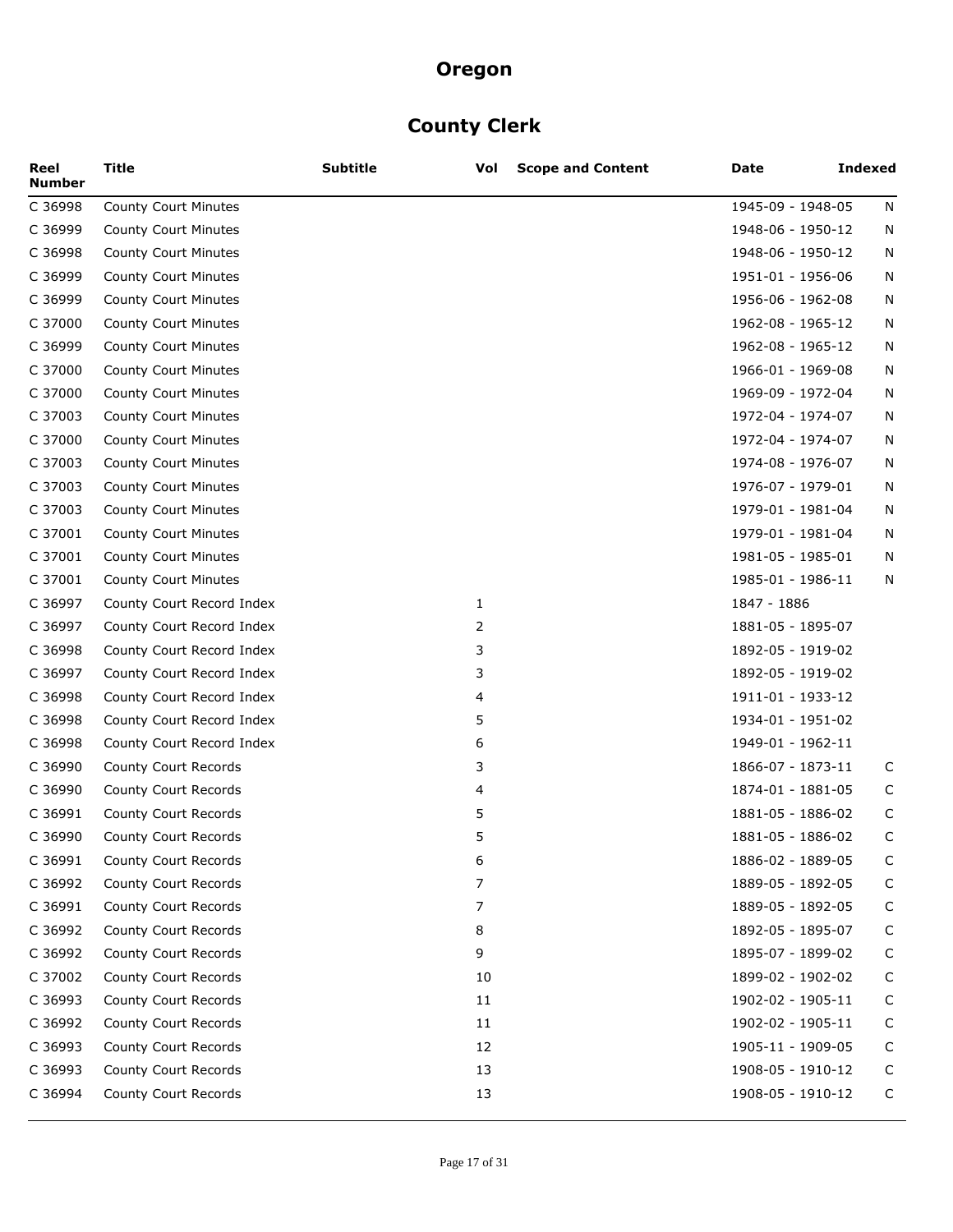| C 36994 | County Court Records               |                                                | 14 | 1909-02 - 1913-07 | C           |
|---------|------------------------------------|------------------------------------------------|----|-------------------|-------------|
| C 37002 | County Court Records               |                                                | 16 | 1911-01 - 1916-03 | C           |
| C 36994 | County Court Records               |                                                | 15 | 1913-07 - 1919-02 | $\mathsf C$ |
| C 36995 | County Court Records               |                                                | 15 | 1913-07 - 1919-02 | $\mathsf C$ |
| C 36995 | County Court Records               |                                                | 17 | 1916-04 - 1924-03 | $\mathsf C$ |
| C 36995 | County Court Records               |                                                | 18 | 1924-03 - 1933-12 | $\mathsf C$ |
| C 36995 | County Court Records               |                                                | 19 | 1934-01 - 1943-03 | $\mathsf C$ |
| C 36996 | County Court Records               |                                                | 19 | 1934-01 - 1948-03 | C           |
| C 36996 | County Court Records               |                                                | 20 | 1943-04 - 1951-02 | C           |
| C 36996 | County Court Records               |                                                | 21 | 1951-04 - 1960-11 | C           |
| C 36997 | County Court Records               |                                                | 22 | 1960-11 - 1972-02 | C           |
| C 36996 | County Court Records               |                                                | 22 | 1960-11 - 1972-02 | C           |
| C 36997 | County Court Records               |                                                | 23 | 1972-03 - 1980-06 | N           |
| C 5015  | Permanent Record of Births         |                                                | 1  | 1883 - 1887       | N           |
| C 5015  | Register of Births And Stillbirths |                                                | 1  | 1883 - 1890       | N           |
| C 5015  | Register of Deaths                 |                                                | 1  | 1883 - 1889       | N           |
| C 56231 | <b>School Enumerations</b>         | District #1                                    |    | 1891 - 1957       | N           |
| C 56235 | <b>School Enumerations</b>         | District Number<br>Unknown                     |    | 1916 - 1916       | N           |
| C 56231 | <b>School Enumerations</b>         | District #9                                    |    | 1916 - 1958       | N           |
| C 56235 | <b>School Enumerations</b>         | District Number<br>Unknown (Myrtle,<br>Thayer) |    | 1920 - 1920       | N           |
| C 56235 | <b>School Enumerations</b>         | District #76                                   |    | 1921 - 1921       | N           |
| C 56234 | <b>School Enumerations</b>         | District #54                                   |    | 1929 - 1934       | N           |
| C 56234 | <b>School Enumerations</b>         | District #53                                   |    | 1929 - 1934       | N           |
| C 56234 | <b>School Enumerations</b>         | District #64                                   |    | 1929 - 1934       | N           |
| C 56234 | <b>School Enumerations</b>         | District #60                                   |    | 1929 - 1934       | N           |
| C 56234 | <b>School Enumerations</b>         | District #61                                   |    | 1929 - 1934       | N           |
| C 56234 | <b>School Enumerations</b>         | District #62                                   |    | 1929 - 1934       | N           |
| C 56234 | <b>School Enumerations</b>         | District #63                                   |    | 1929 - 1934       | N           |
| C 56234 | <b>School Enumerations</b>         | District #58                                   |    | 1929 - 1937       | N           |
| C 56236 | <b>School Enumerations</b>         | <b>Consolidated District</b><br>#4             |    | 1929 - 1938       | N           |
| C 56234 | <b>School Enumerations</b>         | District #56                                   |    | 1929 - 1944       | N           |
| C 56234 | <b>School Enumerations</b>         | District #57                                   |    | 1929 - 1944       | N           |
| C 56231 | <b>School Enumerations</b>         | District #14                                   |    | 1929 - 1945       | N           |
| C 56232 | <b>School Enumerations</b>         | District #21                                   |    | 1929 - 1946       | N           |
| C 56232 | <b>School Enumerations</b>         | District #29                                   |    | 1929 - 1946       | N           |
| C 56232 | <b>School Enumerations</b>         | District $#19$                                 |    | 1929 - 1946       | N           |
| C 56232 | <b>School Enumerations</b>         | District #28                                   |    | 1929 - 1946       | N           |
| C 56234 | <b>School Enumerations</b>         | District #52                                   |    | 1929 - 1947       | N           |
| C 56234 | <b>School Enumerations</b>         | District #65                                   |    | 1929 - 1947       | N           |
| C 56235 | <b>School Enumerations</b>         | District #72                                   |    | 1929 - 1949       | N           |
|         |                                    |                                                |    |                   |             |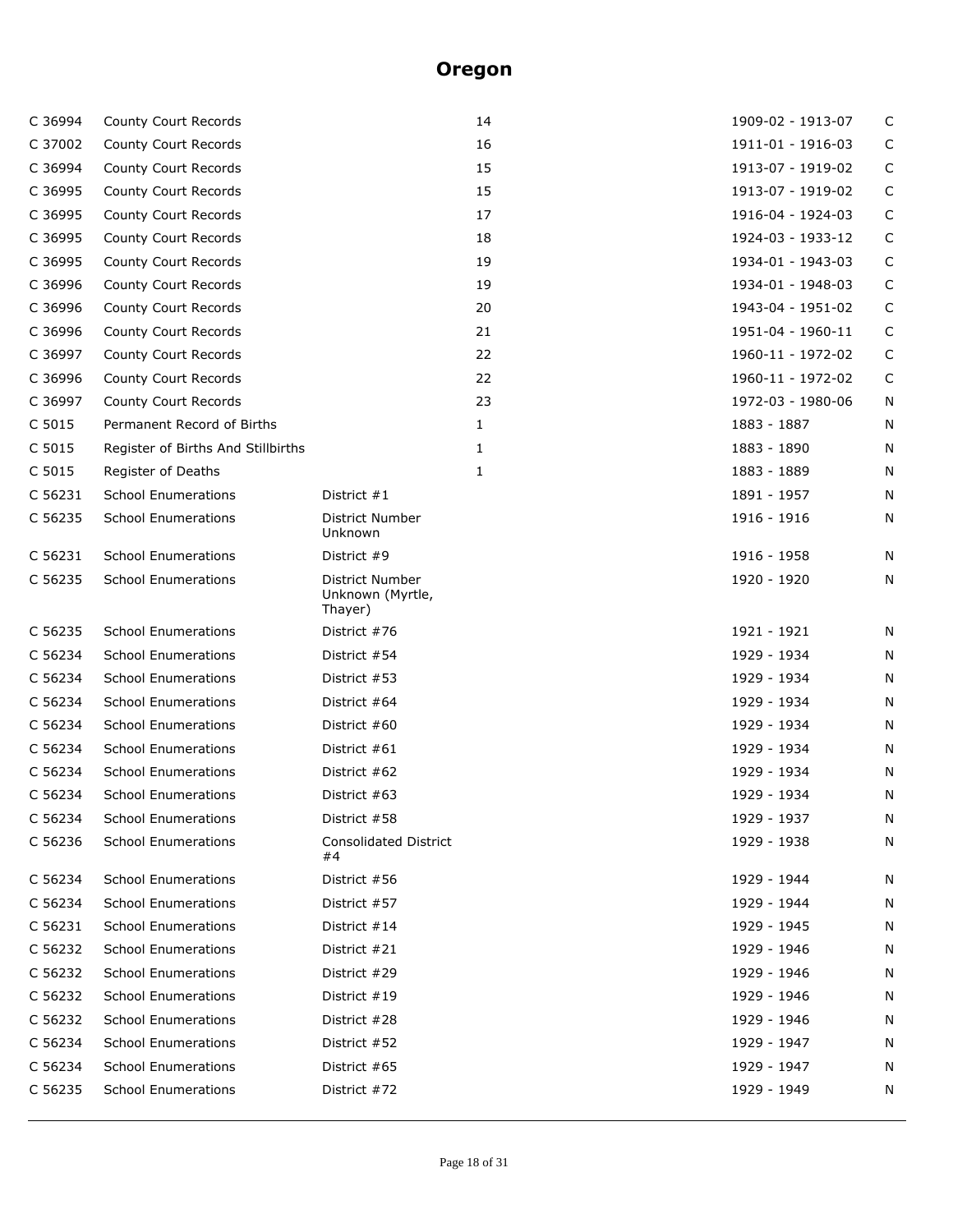| C 56232 | <b>School Enumerations</b> | District #23                       | 1929 - 1949 | N |
|---------|----------------------------|------------------------------------|-------------|---|
| C 56234 | <b>School Enumerations</b> | District #45                       | 1929 - 1949 | N |
| C 56236 | <b>School Enumerations</b> | <b>Consolidated District</b><br>#7 | 1929 - 1949 | N |
| C 56233 | <b>School Enumerations</b> | District #30                       | 1929 - 1949 | N |
| C 56234 | <b>School Enumerations</b> | District #55                       | 1929 - 1949 | N |
| C 56234 | <b>School Enumerations</b> | District #44                       | 1929 - 1949 | N |
| C 56236 | <b>School Enumerations</b> | <b>Consolidated District</b><br>#6 | 1929 - 1949 | N |
| C 56235 | <b>School Enumerations</b> | District #71                       | 1929 - 1949 | N |
| C 56231 | <b>School Enumerations</b> | District #4                        | 1929 - 1949 | N |
| C 56231 | <b>School Enumerations</b> | District #2                        | 1929 - 1949 | N |
| C 56233 | <b>School Enumerations</b> | District #32                       | 1929 - 1949 | N |
| C 56232 | <b>School Enumerations</b> | District #17                       | 1929 - 1949 | N |
| C 56234 | <b>School Enumerations</b> | District #50                       | 1929 - 1950 | N |
| C 56234 | <b>School Enumerations</b> | District #43                       | 1929 - 1950 | N |
| C 56234 | <b>School Enumerations</b> | District #49                       | 1929 - 1950 | N |
| C 56234 | <b>School Enumerations</b> | District #66                       | 1929 - 1950 | N |
| C 56235 | <b>School Enumerations</b> | District #67                       | 1929 - 1950 | N |
| C 56235 | <b>School Enumerations</b> | District #69                       | 1929 - 1950 | N |
| C 56236 | <b>School Enumerations</b> | <b>Consolidated District</b><br>#5 | 1929 - 1950 | N |
| C 56235 | <b>School Enumerations</b> | District #73                       | 1929 - 1950 | N |
| C 56235 | <b>School Enumerations</b> | District #70                       | 1929 - 1950 | N |
| C 56231 | <b>School Enumerations</b> | District #12                       | 1929 - 1951 | N |
| C 56235 | <b>School Enumerations</b> | District #75                       | 1929 - 1951 | N |
| C 56233 | <b>School Enumerations</b> | District #42                       | 1929 - 1953 | N |
| C 56233 | <b>School Enumerations</b> | District #40                       | 1929 - 1953 | N |
| C 56232 | <b>School Enumerations</b> | District #22                       | 1929 - 1955 | N |
| C 56236 | <b>School Enumerations</b> | <b>Consolidated District</b><br>#2 | 1929 - 1958 | N |
| C 56232 | <b>School Enumerations</b> | District #16                       | 1929 - 1958 | N |
| C 56233 | <b>School Enumerations</b> | District #31                       | 1929 - 1958 | N |
| C 56235 | <b>School Enumerations</b> | District #74                       | 1929 - 1958 | N |
| C 56233 | <b>School Enumerations</b> | District #36                       | 1929 - 1958 | N |
| C 56233 | <b>School Enumerations</b> | District #35                       | 1929 - 1958 | N |
| C 56233 | <b>School Enumerations</b> | District #34                       | 1929 - 1958 | N |
| C 56232 | <b>School Enumerations</b> | District #25                       | 1929 - 1958 | N |
| C 56232 | <b>School Enumerations</b> | District #24                       | 1929 - 1958 | N |
| C 56233 | <b>School Enumerations</b> | District #39                       | 1929 - 1958 | N |
| C 56232 | <b>School Enumerations</b> | District $#15$                     | 1929 - 1958 | N |
| C 56231 | <b>School Enumerations</b> | District $#10$                     | 1929 - 1958 | N |
| C 56231 | <b>School Enumerations</b> | District #8                        | 1929 - 1958 | N |
| C 56231 | <b>School Enumerations</b> | District $#11$                     | 1929 - 1958 | N |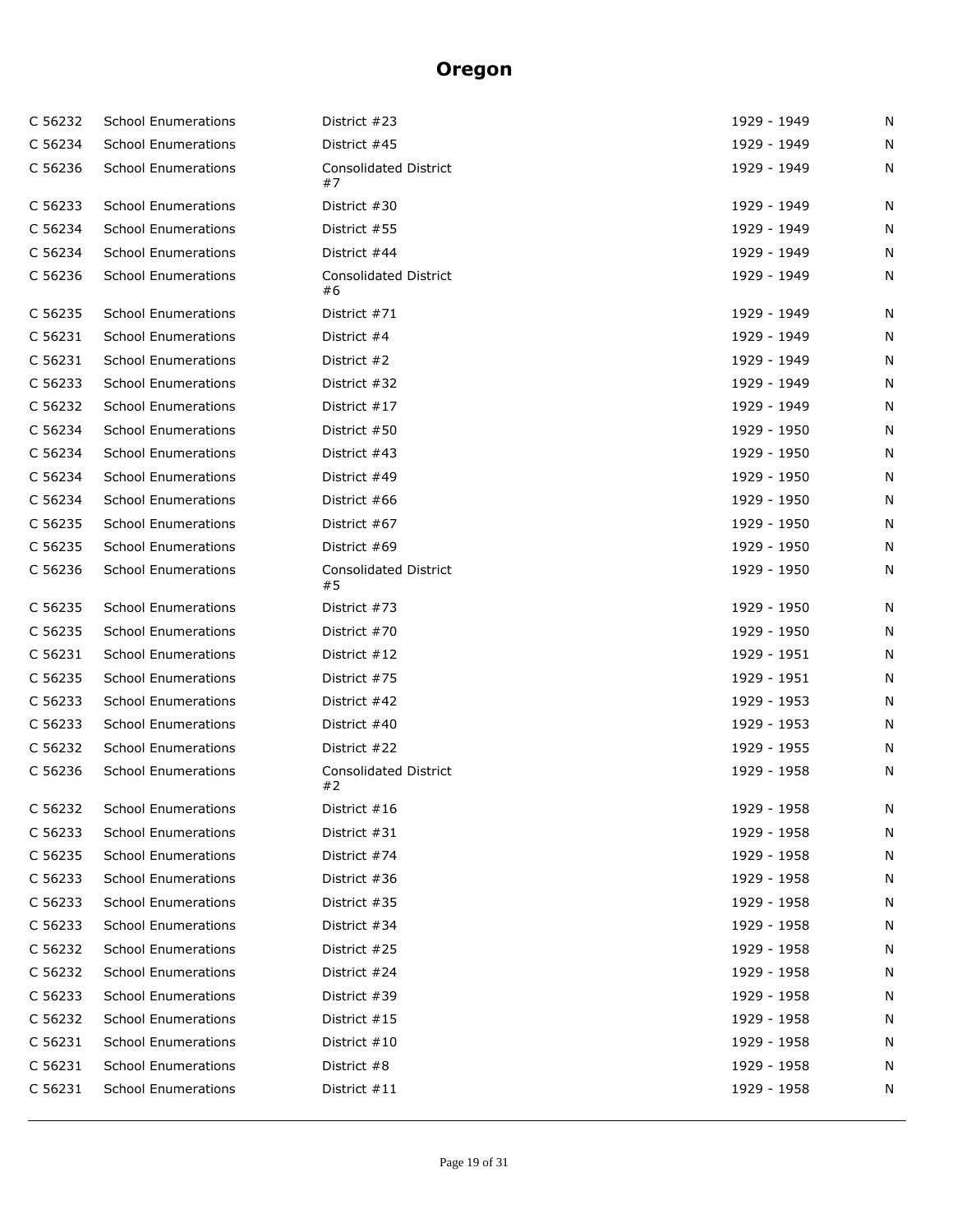| C 56231 | <b>School Enumerations</b> | District #13                                                    | 1929 - 1958 | N         |
|---------|----------------------------|-----------------------------------------------------------------|-------------|-----------|
| C 56231 | <b>School Enumerations</b> | District #5                                                     | 1929 - 1963 | N         |
| C 56235 | <b>School Enumerations</b> | District Number<br>Unknown (Alton)                              | 1930 - 1930 | N         |
| C 56234 | <b>School Enumerations</b> | District #59                                                    | 1930 - 1937 | N         |
| C 56233 | <b>School Enumerations</b> | District #38                                                    | 1930 - 1937 | N         |
| C 56232 | <b>School Enumerations</b> | District #20                                                    | 1930 - 1946 | N         |
| C 56234 | <b>School Enumerations</b> | District #51                                                    | 1930 - 1949 | N         |
| C 56233 | <b>School Enumerations</b> | District #37                                                    | 1930 - 1958 | N         |
| C 56235 | <b>School Enumerations</b> | District Number<br>Unknown (Thayer)                             | 1936 - 1936 | N         |
| C 56235 | <b>School Enumerations</b> | District #68                                                    | 1936 - 1950 | N         |
| C 56236 | <b>School Enumerations</b> | <b>Consolidated District</b><br>#8                              | 1938 - 1949 | N         |
| C 56235 | <b>School Enumerations</b> | District Number<br>Unknown (Birch Tree,<br>Thomasville, Alton)  | 1940 - 1940 | N         |
| C 56233 | <b>School Enumerations</b> | District #33                                                    | 1940 - 1958 | N         |
| C 56232 | <b>School Enumerations</b> | District #14                                                    | 1946 - 1958 | N         |
| C 56237 | <b>School Enumerations</b> | <b>Consolidated District</b><br>#9                              | 1947 - 1959 | N         |
| C 56238 | <b>School Enumerations</b> | Reorganized District<br>#6                                      | 1950 - 1951 | ${\sf N}$ |
| C 56238 | <b>School Enumerations</b> | Reorganized District<br>#3 (Includes some of<br>Howell County)  | 1950 - 1979 | N         |
| C 56237 | <b>School Enumerations</b> | Reorganized District<br>#1                                      | 1950 - 1980 | N         |
| C 56237 | <b>School Enumerations</b> | Reorganized District<br>#2                                      | 1951 - 1980 | N         |
| C 56235 | <b>School Enumerations</b> | District Number<br>Unknown (Alton)                              | 1957 - 1957 | N         |
| C 56238 | <b>School Enumerations</b> | Reorganized District<br>#4                                      | 1959 - 1980 | N         |
| C 56238 | <b>School Enumerations</b> | Reorganized District<br>#3 (Includes some of<br>Shannon County) | 1960 - 1980 | N         |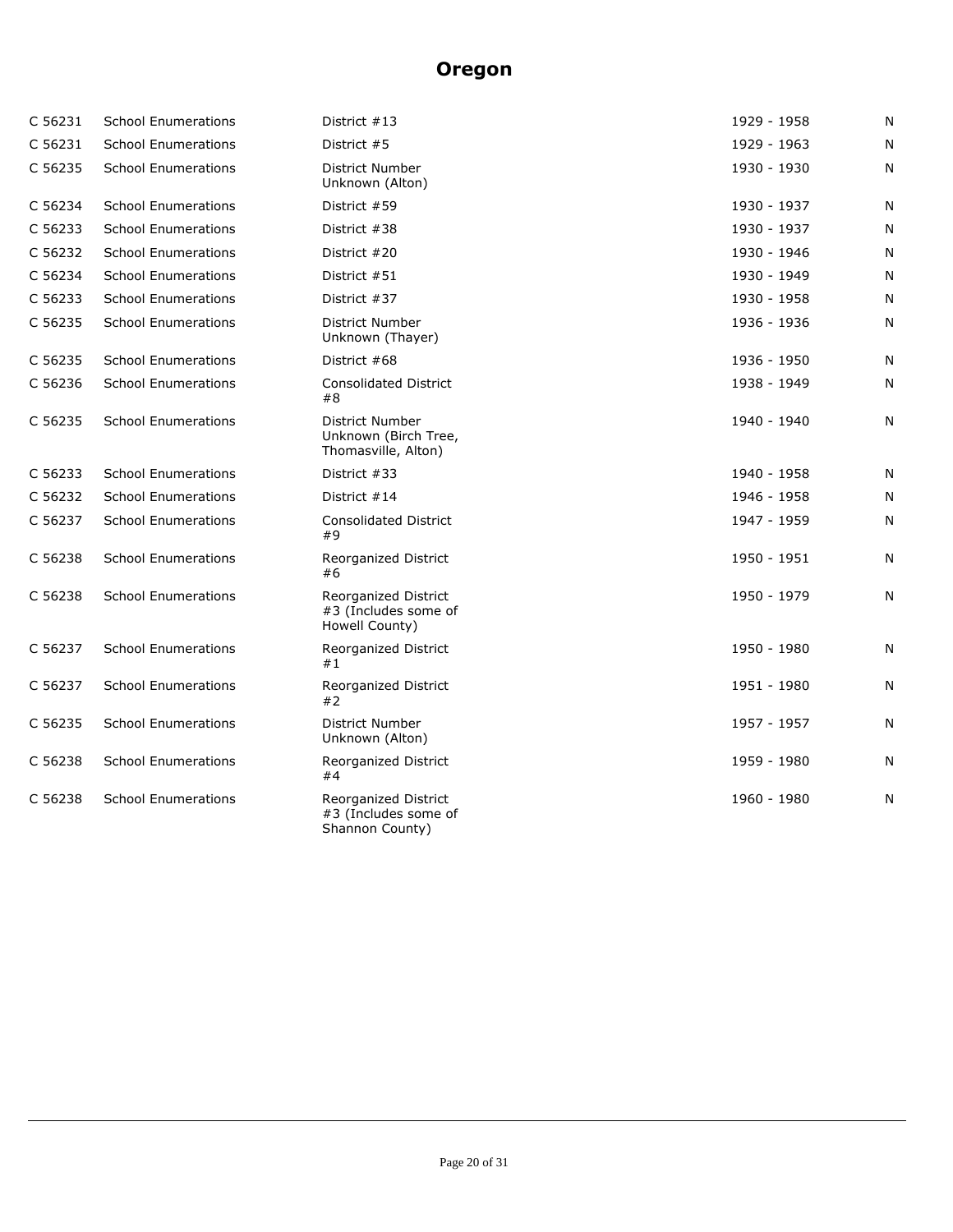## **Justice of the Peace**

| Reel<br><b>Number</b> | Title           | <b>Subtitle</b> | Vol | <b>Scope and Content</b> | Date        | Indexed |
|-----------------------|-----------------|-----------------|-----|--------------------------|-------------|---------|
| C 34022               | Case File Index | Criminal        |     |                          | 1846 - 1899 |         |
| C 34022               | Case Files      | Civil           |     | $001 - 076$              | 1844 - 1869 | v       |
| C 34023               | Case Files      | Criminal        |     | Hall - Luther            | 1846 - 1899 | C       |
| C 34023               | Case Files      | Criminal        |     | Maine - Wright           | 1846 - 1899 | C       |
| C 34023               | Case Files      | Criminal        |     | Forrester - Gross        | 1846 - 1899 | C       |
| C 34022               | Case Files      | Criminal        |     | Adams - Ford             | 1846 - 1899 | C       |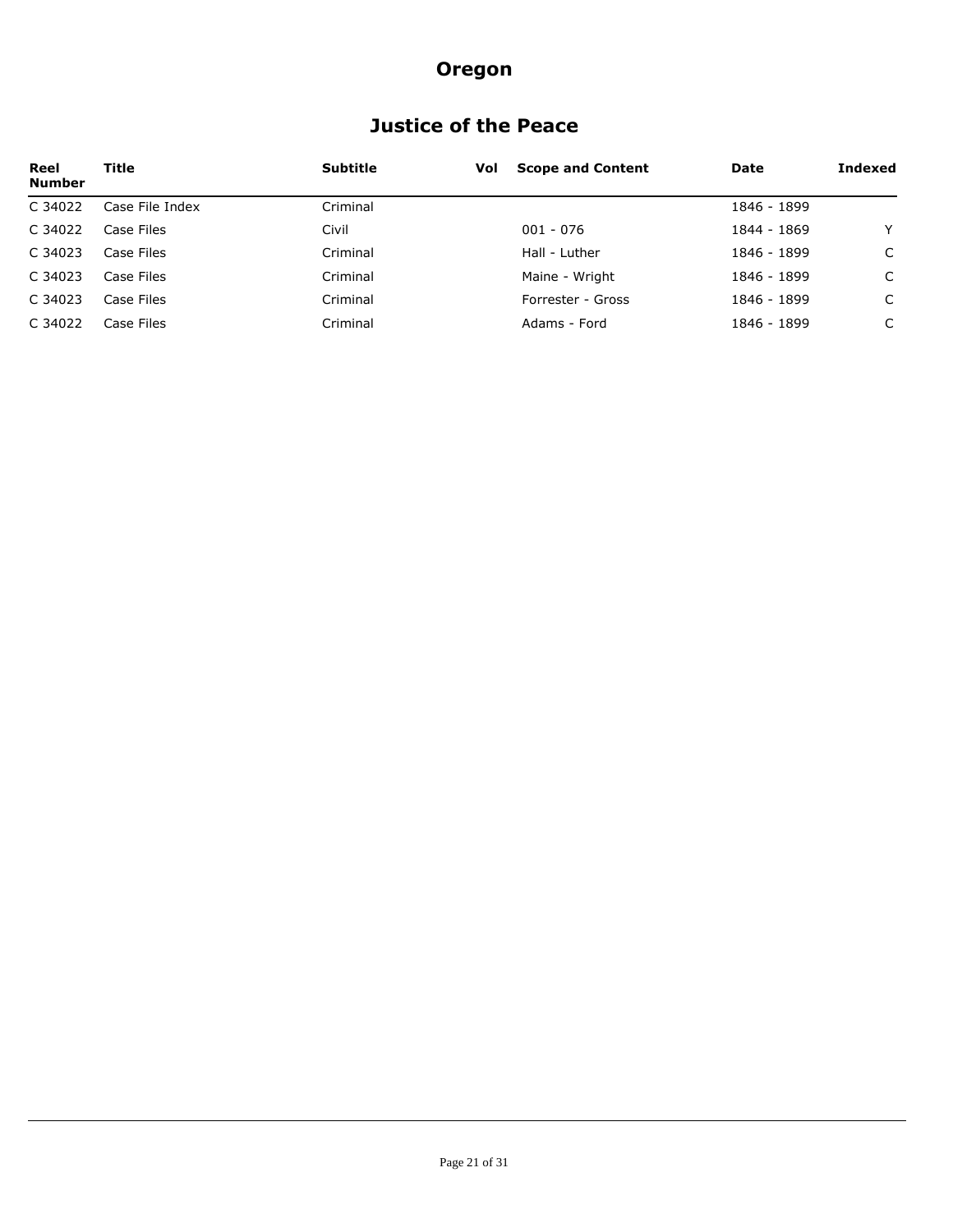## **Probate Court**

| Reel<br><b>Number</b> | Title                                      | <b>Subtitle</b> | <b>Scope and Content</b><br>Vol | <b>Date</b> | Indexed |
|-----------------------|--------------------------------------------|-----------------|---------------------------------|-------------|---------|
| C 5027                | <b>Bonds</b>                               | Administrator   | 2                               | 1868 - 1891 | Y       |
| C 5025                | Inventories, Appraisements &<br>Sale Bills |                 |                                 | 1893 - 1935 | Y       |
| C 5027                | Letters of Administration                  |                 |                                 | 1883 - 1890 | Y       |
| C 5028                | Letters of Testimony                       |                 |                                 | 1875 - 1892 | N       |
| C 5029                | Letters, Bonds, Wills                      | Partial Index   |                                 | 1854 - 1873 | Y       |
| C 5021                | Probate Record Index                       |                 | 1                               | $0 - 0$     |         |
| C 5021                | Probate Record Index                       |                 | 2                               | $0 - 0$     |         |
| C 5024                | Probate Records                            |                 |                                 | 1857 - 1868 | C       |
| C 5022                | Probate Records                            |                 |                                 | 1858 - 1872 | C       |
| C 5022                | Probate Records                            |                 | 2                               | 1868 - 1875 | Y       |
| C 5023                | Probate Records                            |                 | 3                               | 1875 - 1885 | N       |
| C 5023                | Probate Records                            |                 | 4                               | 1885 - 1890 | N       |
| C 5026                | Settlements                                |                 | 1                               | 1873 - 1892 | N       |
| C 5030                | Wills                                      |                 | 2                               | 1874 - 1905 | Y       |
| C 5030                | Wills                                      |                 | 3                               | 1902 - 1938 | N       |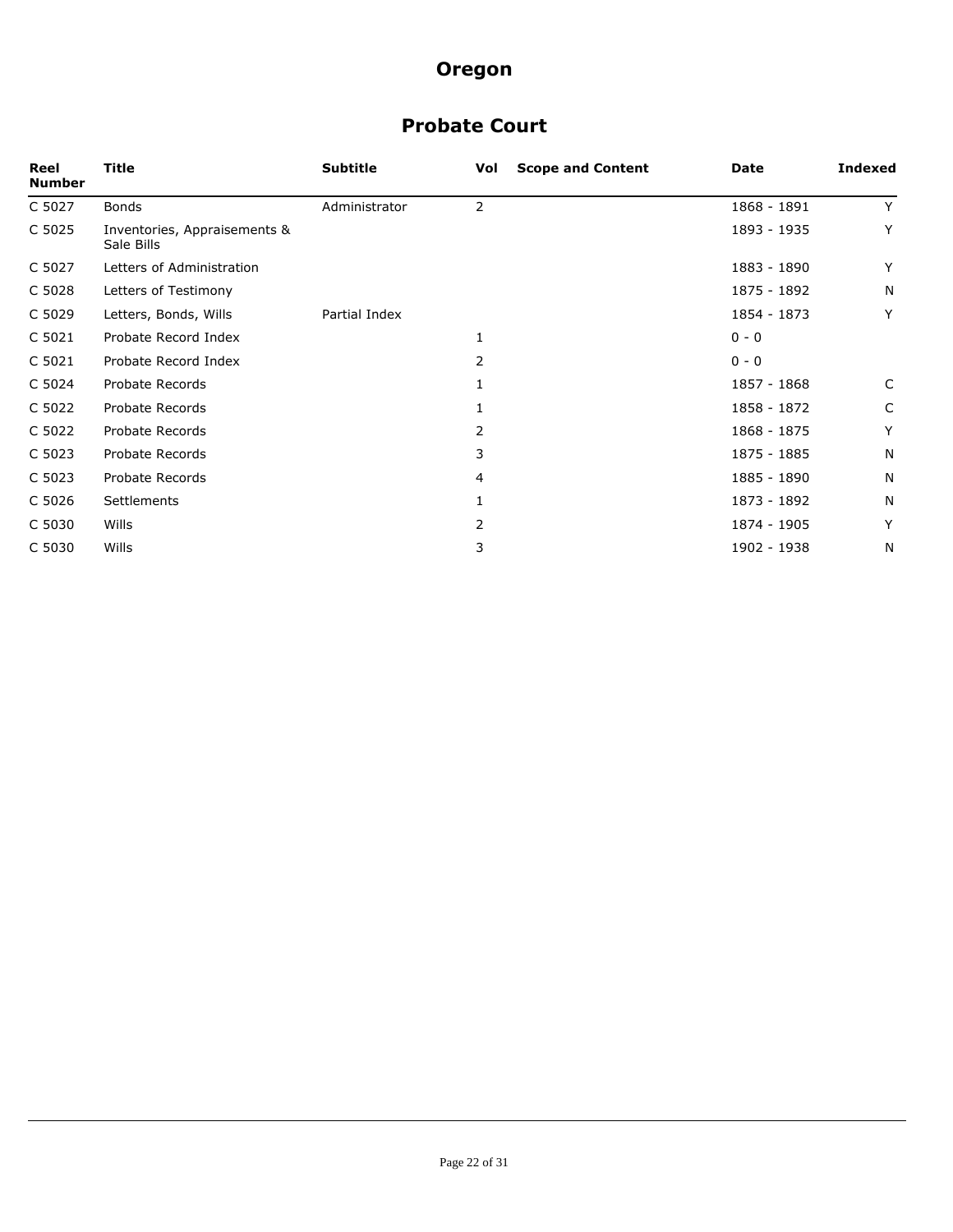### **Recorder of Deeds**

| Reel<br><b>Number</b> | Title                     | <b>Subtitle</b><br>Vol | <b>Scope and Content</b> | Date        | Indexed |
|-----------------------|---------------------------|------------------------|--------------------------|-------------|---------|
| C 63536               | Abstract & Index to Deeds | $\mathbf{1}$           |                          | 1845 - 1879 |         |
| C 63536               | Abstract & Index to Deeds | 3                      |                          | 1859 - 1898 |         |
| C 63536               | Abstract & Index to Deeds | 2                      |                          | 1873 - 1884 |         |
| C 63536               | Abstract & Index to Deeds | 4                      |                          | 1881 - 1892 |         |
| C 63536               | Abstract & Index to Deeds | 5                      |                          | 1886 - 1893 |         |
| C 63536               | Abstract & Index to Deeds | 6                      |                          | 1891 - 1898 |         |
| C 63536               | Abstract & Index to Deeds | 7                      |                          | 1897 - 1902 |         |
| C 63536               | Abstract & Index to Deeds | 8                      |                          | 1898 - 1912 |         |
| C 63536               | Abstract & Index to Deeds | 9                      |                          | 1903 - 1907 |         |
| C 63536               | Abstract & Index to Deeds | 10                     |                          | 1906 - 1910 |         |
| C 63536               | Abstract & Index to Deeds | 11                     |                          | 1909 - 1913 |         |
| C 63536               | Abstract & Index to Deeds | 12                     |                          | 1909 - 1913 |         |
| C 63537               | Abstract & Index to Deeds | 13                     |                          | 1912 - 1919 |         |
| C 63537               | Abstract & Index to Deeds | 15                     |                          | 1913 - 1919 |         |
| C 63537               | Abstract & Index to Deeds | 14                     |                          | 1913 - 1919 |         |
| C 63537               | Abstract & Index to Deeds | 16                     |                          | 1918 - 1924 |         |
| C 63537               | Abstract & Index to Deeds | 17                     |                          | 1920 - 1924 |         |
| C 63537               | Abstract & Index to Deeds | 18                     |                          | 1925 - 1931 |         |
| C 63537               | Abstract & Index to Deeds | 19                     |                          | 1925 - 1931 |         |
| C 63537               | Abstract & Index to Deeds | 20A                    |                          | 1930 - 1971 |         |
| C 63537               | Abstract & Index to Deeds | 21                     |                          | 1932 - 1940 |         |
| C 63537               | Abstract & Index to Deeds | 20                     |                          | 1932 - 1944 |         |
| C 63537               | Abstract & Index to Deeds | 23                     |                          | 1940 - 1944 |         |
| C 63538               | Abstract & Index to Deeds | 25                     |                          | 1944 - 1947 |         |
| C 63537               | Abstract & Index to Deeds | 22                     |                          | 1944 - 1960 |         |
| C 63538               | Abstract & Index to Deeds | 27                     |                          | 1948 - 1955 |         |
| C 63538               | Abstract & Index to Deeds | 29                     |                          | 1955 - 1961 |         |
| C 63538               | Abstract & Index to Deeds | 24                     |                          | 1960 - 1971 |         |
| C 63538               | Abstract & Index to Deeds | 31                     |                          | 1961 - 1967 |         |
| C 63538               | Abstract & Index to Deeds | 33                     |                          | 1968 - 1972 |         |
| C 63538               | Abstract & Index to Deeds | 28                     |                          | 1970 - 1997 |         |
| C 63538               | Abstract & Index to Deeds | 26                     |                          | 1971 - 1979 |         |
| C 63538               | Abstract & Index to Deeds | 35                     |                          | 1973 - 1978 |         |
| C 63538               | Abstract & Index to Deeds | 37                     |                          | 1978 - 1983 |         |
| C 63538               | Abstract & Index to Deeds | 30                     |                          | 1980 - 1992 |         |
| C 63539               | Abstract & Index to Deeds | 39                     |                          | 1984 - 1990 |         |
| C 63539               | Abstract & Index to Deeds | 41                     |                          | 1991 - 1996 |         |
| C 63539               | Abstract & Index to Deeds | 42                     |                          | 1992 - 1996 |         |
| C 63539               | Abstract & Index to Deeds | 44                     |                          | 1996 - 2004 |         |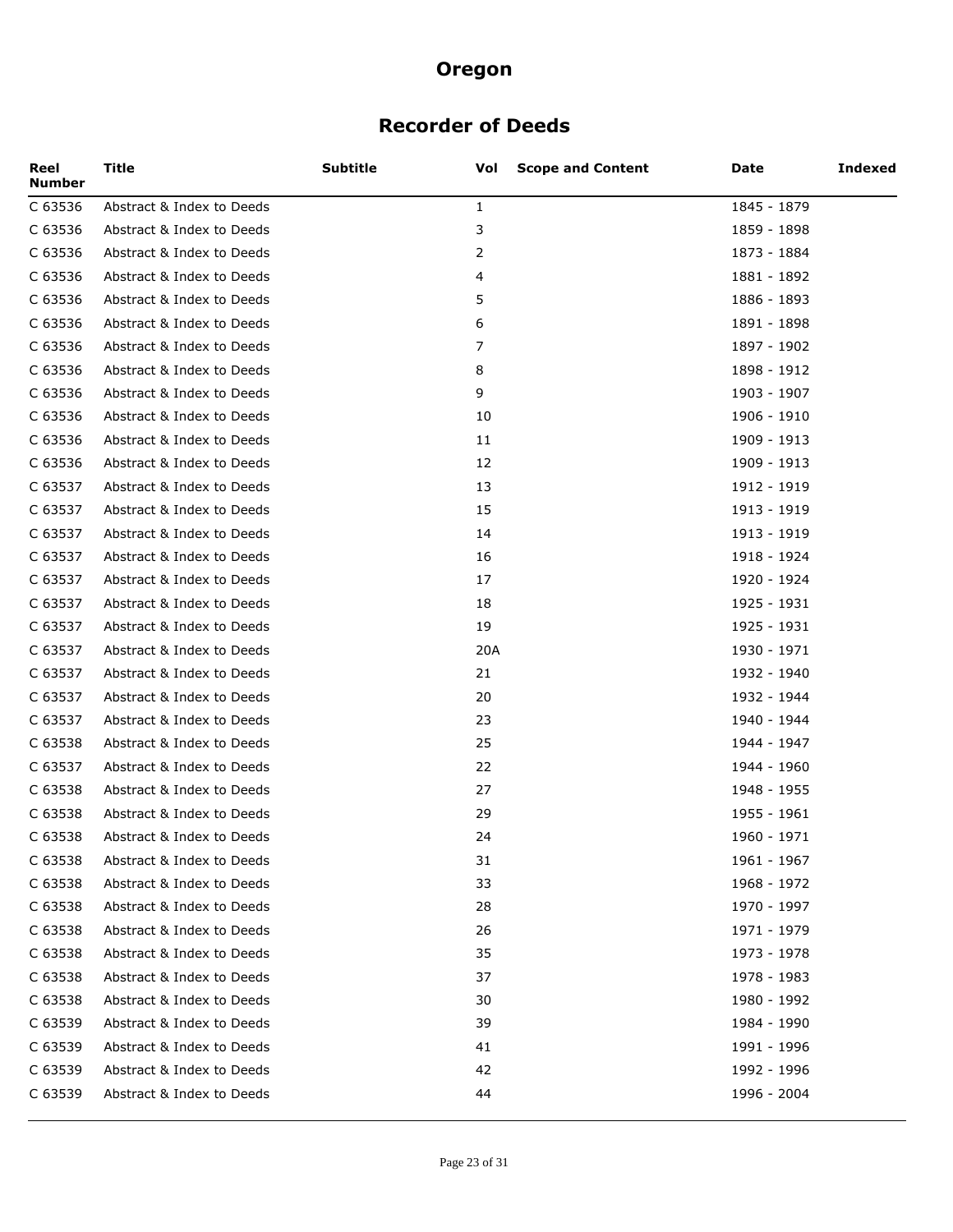| C 63539 | Abstract & Index to Deeds | 43             | 1997 - 2003       |             |
|---------|---------------------------|----------------|-------------------|-------------|
| C 63539 | Abstract & Index to Deeds | 46             | 1997 - 2005       |             |
| C 63539 | Abstract & Index to Deeds | 45             | 2003 - 2009       |             |
| C 63539 | Abstract & Index to Deeds | 47             | 2004 - 2009       |             |
| C 63539 | Abstract & Index to Deeds | 48             | 2005 - 2009       |             |
| C 4996  | Deeds                     | $\mathbf{1}$   | 1845 - 1851       | C           |
| C 63540 | Deeds                     | 1              | 1845-01 - 1851-09 | C           |
| C 4996  | Deeds                     | 2              | 1854 - 1859       | C           |
| C 63540 | Deeds                     | 2              | 1854-04 - 1860-02 | C           |
| C 4997  | Deeds                     | 3              | 1859 - 1866       | C           |
| C 63540 | Deeds                     | 4              | 1859-02 - 1870-05 | C           |
| C 63540 | Deeds                     | 3              | 1859-09 - 1867-12 | C           |
| C 4995  | Deeds                     | A              | 1860 - 1868       | C           |
| C 63540 | Deeds                     | A              | 1860-04 - 1868-02 | $\mathsf C$ |
| C 4997  | Deeds                     | 4              | 1868 - 1870       | C           |
| C 63540 | Deeds                     | 6              | 1868-05 - 1873-05 | C           |
| C 4998  | Deeds                     | 5              | 1870 - 1871       | C           |
| C 63540 | Deeds                     | 5              | 1870-04 - 1872-06 | C           |
| C 4999  | Deeds                     | 6              | 1872 - 1873       | C           |
| C 4999  | Deeds                     | 7              | 1873 - 1874       | C           |
| C 5000  | Deeds                     | 7              | 1873 - 1874       | C           |
| C 5000  | Deeds                     | 8              | 1873 - 1878       | $\mathsf C$ |
| C 5009  | Deeds                     | 25             | 1873 - 1910       | C           |
| C 63540 | Deeds                     | $\overline{7}$ | 1873-02 - 1874-12 | $\mathsf C$ |
| C 63541 | Deeds                     | 8              | 1873-05 - 1878-09 | $\mathsf C$ |
| C 63541 | Deeds                     | 9              | 1874-03 - 1877-09 | $\mathsf C$ |
| C 5001  | Deeds                     | 9              | 1875 - 1877       | C           |
| C 63541 | Deeds                     | 10             | 1878-07 - 1881-01 | C           |
| C 63541 | Deeds                     | 12             | 1878-10 - 1882-02 | C           |
| C 5002  | Deeds                     | 11             | 1879 - 1880       | C           |
| C 5003  | Deeds                     | 13             | 1879 - 1881       | C           |
| C 5001  | Deeds                     | 10             | 1879 - 1881       | C           |
| C 5002  | Deeds                     | 12             | 1879 - 1882       | C           |
| C 63541 | Deeds                     | 11             | 1879-04 - 1881-07 | C           |
| C 63541 | Deeds                     | 13             | 1879-05 - 1881-08 | C           |
| C 63542 | Deeds                     | 18             | 1880-01 - 1884-05 | C           |
| C 63541 | Deeds                     | 14             | 1880-11 - 1888-04 | C           |
| C 5003  | Deeds                     | 14             | 1881 - 1888       | C           |
| C 5004  | Deeds                     | 15             | 1881 - 1898       | C           |
| C 5004  | Deeds                     | 16             | 1881 - 1915       | C           |
| C 63542 | Deeds                     | 16             | 1881-09 - 1914-06 | C           |
| C 63541 | Deeds                     | 15             | 1881-10 - 1898-02 | C           |
| C 63542 | Deeds                     | 17             | 1881-12 - 1883-09 | С           |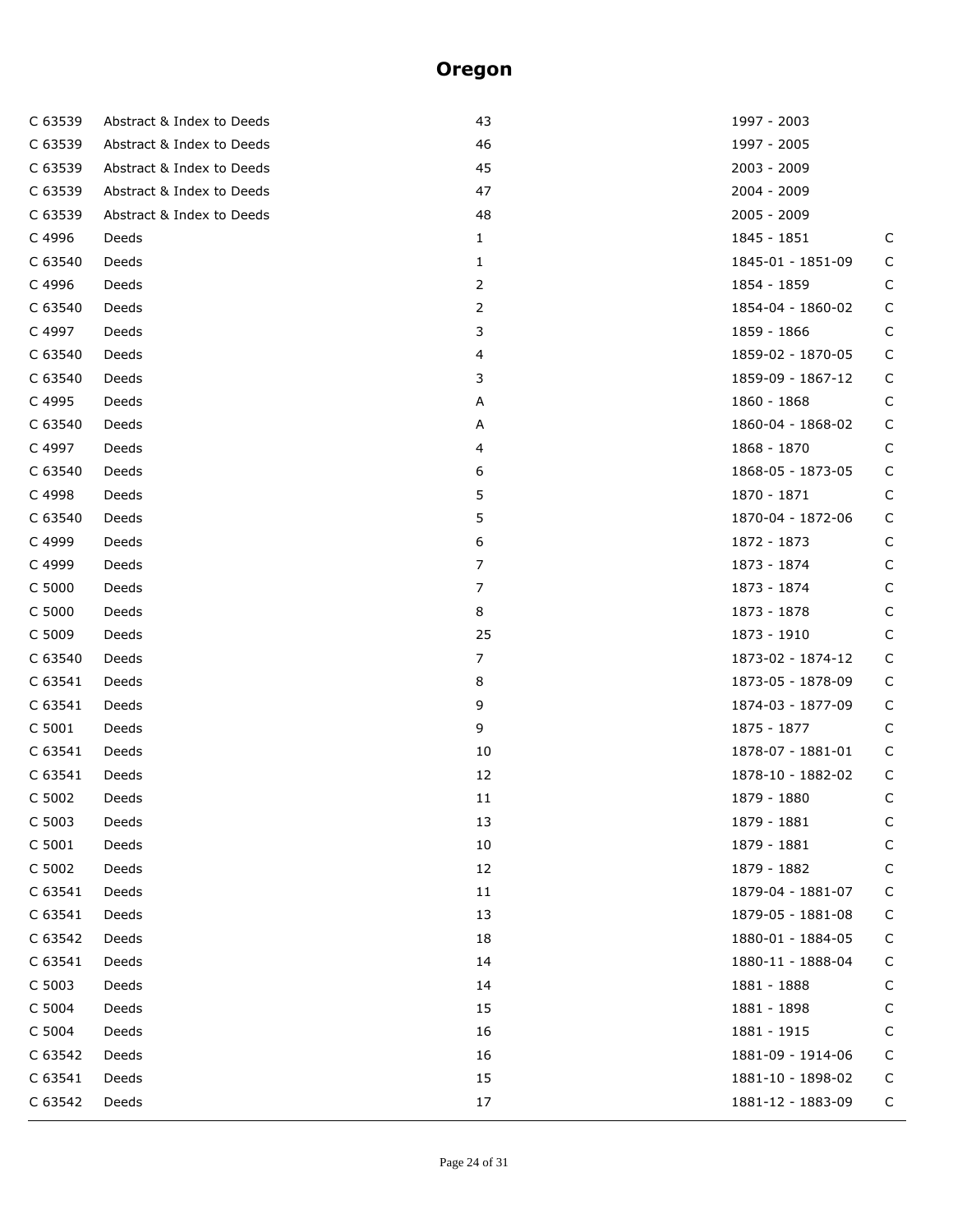| C 5005  | Deeds |           | 17 | 1882 - 1883       | C            |
|---------|-------|-----------|----|-------------------|--------------|
| C 5005  | Deeds |           | 18 | 1883 - 1885       | C            |
| C 5007  | Deeds |           | 20 | 1884 - 1885       | C            |
| C 5006  | Deeds |           | 19 | 1884 - 1888       | C            |
| C 63542 | Deeds |           | 20 | 1884-02 - 1885-08 | C            |
| C 63542 | Deeds |           | 19 | 1884-02 - 1888-02 | C            |
| C 63542 | Deeds |           | 21 | 1884-12 - 1889-12 | C            |
| C 5009  | Deeds |           | 24 | 1885 - 1887       | C            |
| C 5008  | Deeds |           | 23 | 1885 - 1888       | C            |
| C 5007  | Deeds |           | 21 | 1885 - 1889       | C            |
| C 5008  | Deeds |           | 22 | 1885 - 1897       | C            |
| C 63543 | Deeds |           | 24 | 1885-05 - 1887-04 | C            |
| C 63542 | Deeds |           | 23 | 1886-01 - 1888-05 | C            |
| C 63542 | Deeds |           | 22 | 1886-03 - 1897-11 | $\mathsf{C}$ |
| C 63543 | Deeds |           | 25 | 1886-07 - 1919-02 | C            |
| C 63543 | Deeds |           | 28 | 1886-08 - 1897-03 | C            |
| C 63543 | Deeds |           | 27 | 1887-12 - 1889-12 | C            |
| C 63543 | Deeds |           | 26 | 1888-02 - 1890-09 | C            |
| C 63543 | Deeds |           | 29 | 1888-05 - 1893-09 | C            |
| C 63544 | Deeds |           | 31 | 1888-12 - 1894-08 | C            |
| C 63544 | Deeds |           | 30 | 1889-06 - 1891-02 | C            |
| C 63544 | Deeds |           | 33 | 1890-11 - 1893-10 | C            |
| C 63544 | Deeds |           | 32 | 1890-12 - 1897-04 | C            |
| C 63544 | Deeds |           | 35 | 1891-06 - 1894-04 | C            |
| C 63544 | Deeds |           | 34 | 1891-08 - 1895-01 | C            |
| C 63545 | Deeds |           | 36 | 1892 - 1895       | C            |
| C 63545 | Deeds |           | 37 | 1892 - 1896       | C            |
| C 63545 | Deeds |           | 38 | 1894 - 1896       | C            |
| C 63545 | Deeds |           | 39 | 1894 - 1897       | $\mathsf{C}$ |
| C 63545 | Deeds |           | 40 | 1896 - 1898       | C            |
| C 63546 | Deeds |           | 43 | 1896 - 1898       | C            |
| C 63545 | Deeds |           | 41 | 1896 - 1900       | C            |
| C 63546 | Deeds |           | 42 | 1897 - 1903       | C            |
| C 63546 | Deeds |           | 45 | 1897 - 1909       | C            |
| C 63546 | Deeds |           | 47 | 1898 - 1899       | C            |
| C 63546 | Deeds |           | 46 | 1898 - 1899       | C            |
| C 63565 | Deeds | Sheriff's |    | 1898-03 - 1925-09 | C            |
| C 63546 | Deeds |           | 48 | 1899 - 1901       | C            |
| C 63547 | Deeds |           | 50 | 1899 - 1901       | C            |
| C 63547 | Deeds |           | 49 | 1900 - 1904       | C            |
| C 63547 | Deeds |           | 51 | 1900 - 1929       | C            |
| C 63547 | Deeds |           | 53 | 1901 - 1902       | C            |
| C 63547 | Deeds |           | 52 | $1901 - 1903$     | С            |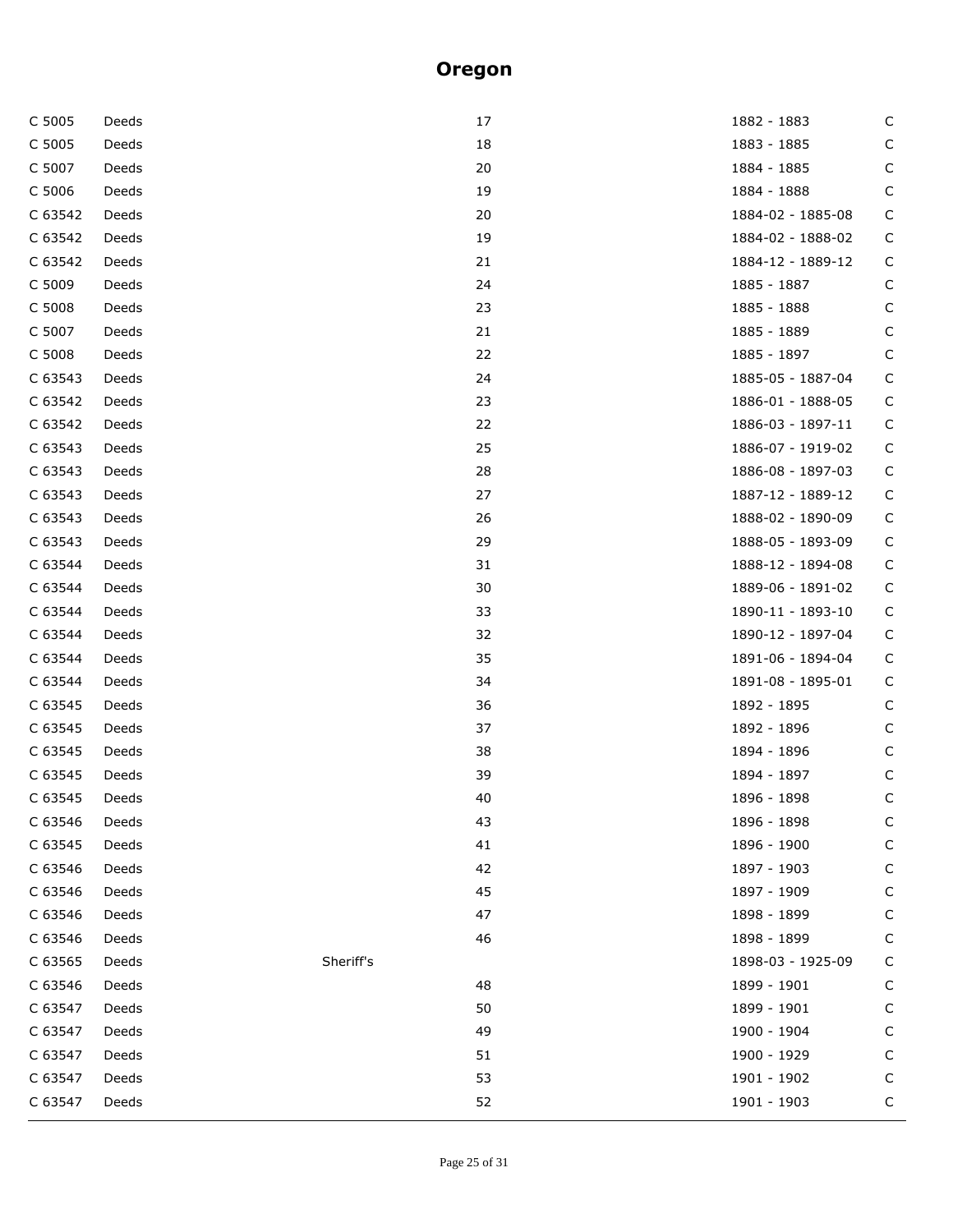| C 63548 | Deeds | 55 | 1902 - 1903       | $\mathsf C$  |
|---------|-------|----|-------------------|--------------|
| C 63547 | Deeds | 54 | 1902 - 1908       | $\mathsf C$  |
| C 63548 | Deeds | 56 | 1903 - 1904       | С            |
| C 63548 | Deeds | 57 | 1903 - 1905       | С            |
| C 63548 | Deeds | 60 | 1904 - 1905       | С            |
| C 63548 | Deeds | 59 | 1904 - 1905       | $\mathsf{C}$ |
| C 63548 | Deeds | 58 | 1904 - 1909       | С            |
| C 63549 | Deeds | 63 | 1905 - 1906       | С            |
| C 63549 | Deeds | 61 | 1905 - 1906       | С            |
| C 63549 | Deeds | 62 | 1905 - 1909       | $\mathsf C$  |
| C 63549 | Deeds | 65 | 1906 - 1906       | С            |
| C 63549 | Deeds | 64 | 1906 - 1907       | $\mathsf C$  |
| C 63550 | Deeds | 67 | 1906 - 1907       | $\mathsf C$  |
| C 63549 | Deeds | 66 | 1906 - 1926       | $\mathsf C$  |
| C 63550 | Deeds | 68 | 1907 - 1908       | С            |
| C 63550 | Deeds | 69 | 1907 - 1908       | $\mathsf C$  |
| C 63550 | Deeds | 70 | 1908 - 1909       | С            |
| C 63550 | Deeds | 71 | 1908 - 1909       | $\mathsf C$  |
| C 63551 | Deeds | 74 | 1908-10 - 1913-02 | С            |
| C 63550 | Deeds | 72 | 1909 - 1912       | C            |
| C 63551 | Deeds | 73 | 1909-03 - 1911-10 | $\mathsf C$  |
| C 63551 | Deeds | 76 | 1909-05 - 1912-05 | $\mathsf C$  |
| C 63551 | Deeds | 75 | 1909-10 - 1911-09 | $\mathsf C$  |
| C 63551 | Deeds | 77 | 1909-11 - 1910-12 | $\mathsf C$  |
| C 63551 | Deeds | 78 | 1910-04 - 1913-07 | $\mathsf C$  |
| C 63551 | Deeds | 79 | 1910-09 - 1911-09 | $\mathsf C$  |
| C 63551 | Deeds | 80 | 1910-12 - 1912-05 | С            |
| C 63552 | Deeds | 82 | 1911-09 - 1912-10 | $\mathsf C$  |
| C 63551 | Deeds | 81 | 1911-11 - 1915-04 | $\mathsf C$  |
| C 63552 | Deeds | 85 | 1912-05 - 1913-07 | C            |
| C 63552 | Deeds | 84 | 1912-05 - 1915-04 | C            |
| C 63552 | Deeds | 87 | 1912-10 - 1913-11 | C            |
| C 63552 | Deeds | 83 | 1912-10 - 1918-07 | С            |
| C 63552 | Deeds | 86 | 1913-02 - 1920-01 | С            |
| C 63552 | Deeds | 89 | 1913-07 - 1914-10 | C            |
| C 63552 | Deeds | 88 | 1913-07 - 1917-08 | С            |
| C 63552 | Deeds | 90 | 1913-11 - 1915-03 | С            |
| C 63553 | Deeds | 92 | 1914-10 - 1916-01 | C            |
| C 63553 | Deeds | 91 | 1914-11 - 1943-11 | C            |
| C 63553 | Deeds | 93 | 1915-03 - 1916-09 | С            |
| C 63553 | Deeds | 95 | 1915-04 - 1917-10 | C            |
| C 63553 | Deeds | 94 | 1915-04 - 1921-05 | C            |
| C 63553 | Deeds | 96 | 1916-01 - 1917-03 | C            |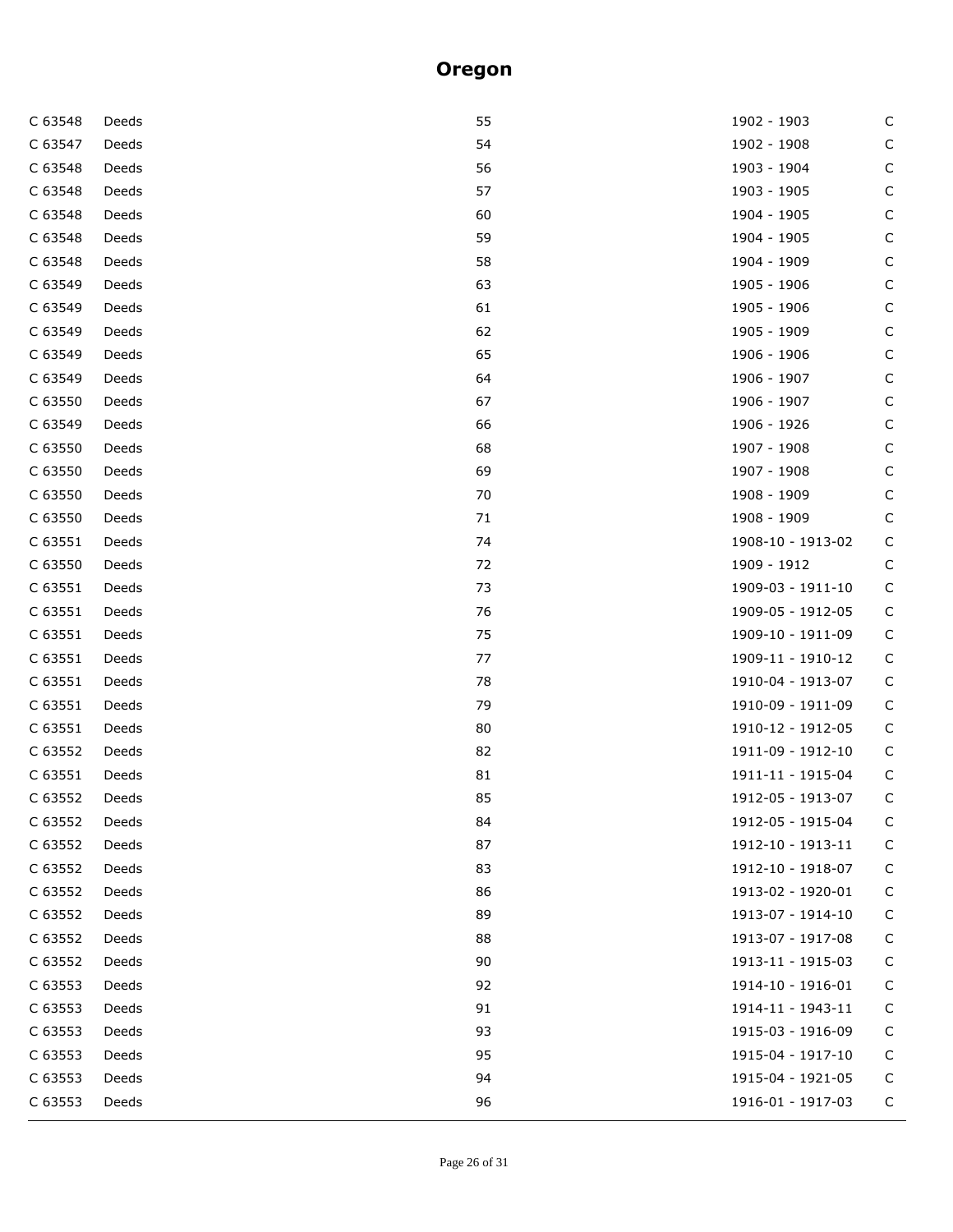| C 63553 | Deeds | 98  | 1916-08 - 1932-02 | C           |
|---------|-------|-----|-------------------|-------------|
| C 63553 | Deeds | 99  | 1916-09 - 1918-01 | C           |
| C 63554 | Deeds | 102 | 1916-11 - 1918-03 | $\mathsf C$ |
| C 63554 | Deeds | 101 | 1917-03 - 1918-10 | $\mathsf C$ |
| C 63553 | Deeds | 100 | 1917-08 - 1920-08 | $\mathsf C$ |
| C 63554 | Deeds | 103 | 1918-01 - 1919-03 | $\mathsf C$ |
| C 63554 | Deeds | 105 | 1918-03 - 1919-10 | $\mathsf C$ |
| C 63554 | Deeds | 108 | 1918-03 - 1920-04 | $\mathsf C$ |
| C 63553 | Deeds | 97  | 1918-03 - 1929-05 | $\mathsf C$ |
| C 63554 | Deeds | 107 | 1918-03 - 1951-08 | $\mathsf C$ |
| C 63554 | Deeds | 104 | 1918-07 - 1926-11 | $\mathsf C$ |
| C 63554 | Deeds | 106 | 1918-11 - 1920-04 | $\mathsf C$ |
| C 63554 | Deeds | 109 | 1919-03 - 1920-02 | $\mathsf C$ |
| C 63554 | Deeds | 110 | 1920-01 - 1926-10 | $\mathsf C$ |
| C 63555 | Deeds | 111 | 1920-02 - 1921-03 | $\mathsf C$ |
| C 63555 | Deeds | 112 | 1920-04 - 1922-04 | $\mathsf C$ |
| C 63555 | Deeds | 114 | 1920-04 - 1923-11 | $\mathsf C$ |
| C 63555 | Deeds | 116 | 1920-09 - 1924-02 | $\mathsf C$ |
| C 63555 | Deeds | 113 | 1921-03 - 1922-10 | $\mathsf C$ |
| C 63555 | Deeds | 117 | 1921-03 - 1938-12 | $\mathsf C$ |
| C 63555 | Deeds | 119 | 1922-01 - 1934-12 | $\mathsf C$ |
| C 63555 | Deeds | 115 | 1922-04 - 1924-11 | $\mathsf C$ |
| C 63555 | Deeds | 118 | 1922-10 - 1924-05 | $\mathsf C$ |
| C 63556 | Deeds | 121 | 1923-12 - 1926-02 | $\mathsf C$ |
| C 63556 | Deeds | 120 | 1924-02 - 1927-10 | $\mathsf C$ |
| C 63556 | Deeds | 122 | 1924-05 - 1925-12 | $\mathsf C$ |
| C 63556 | Deeds | 123 | 1924-11 - 1928-07 | $\mathsf C$ |
| C 63556 | Deeds | 124 | 1925-04 - 1926-06 | $\mathsf C$ |
| C 63556 | Deeds | 126 | 1926-02 - 1928-04 | $\mathsf C$ |
| C 63556 | Deeds | 125 | 1926-02 - 1943-03 | $\mathsf C$ |
| C 63556 | Deeds | 127 | 1926-06 - 1928-06 | C           |
| C 63556 | Deeds | 128 | 1926-12 - 1940-11 | C           |
| C 63557 | Deeds | 129 | 1927-01 - 1939-04 | С           |
| C 63557 | Deeds | 130 | 1927-10 - 1931-03 | С           |
| C 63557 | Deeds | 131 | 1928-01 - 1929-09 | С           |
| C 63557 | Deeds | 133 | 1928-02 - 1934-12 | C           |
| C 63557 | Deeds | 132 | 1928-04 - 1941-05 | C           |
| C 63557 | Deeds | 134 | 1928-05 - 1942-09 | C           |
| C 63557 | Deeds | 135 | 1928-09 - 1937-02 | C           |
| C 63557 | Deeds | 136 | 1929-09 - 1931-08 | C           |
| C 63557 | Deeds | 138 | 1930-12 - 1940-08 | C           |
| C 63558 | Deeds | 139 | 1931-05 - 1935-12 | C           |
| C 63557 | Deeds | 137 | 1931-08 - 1934-01 | C           |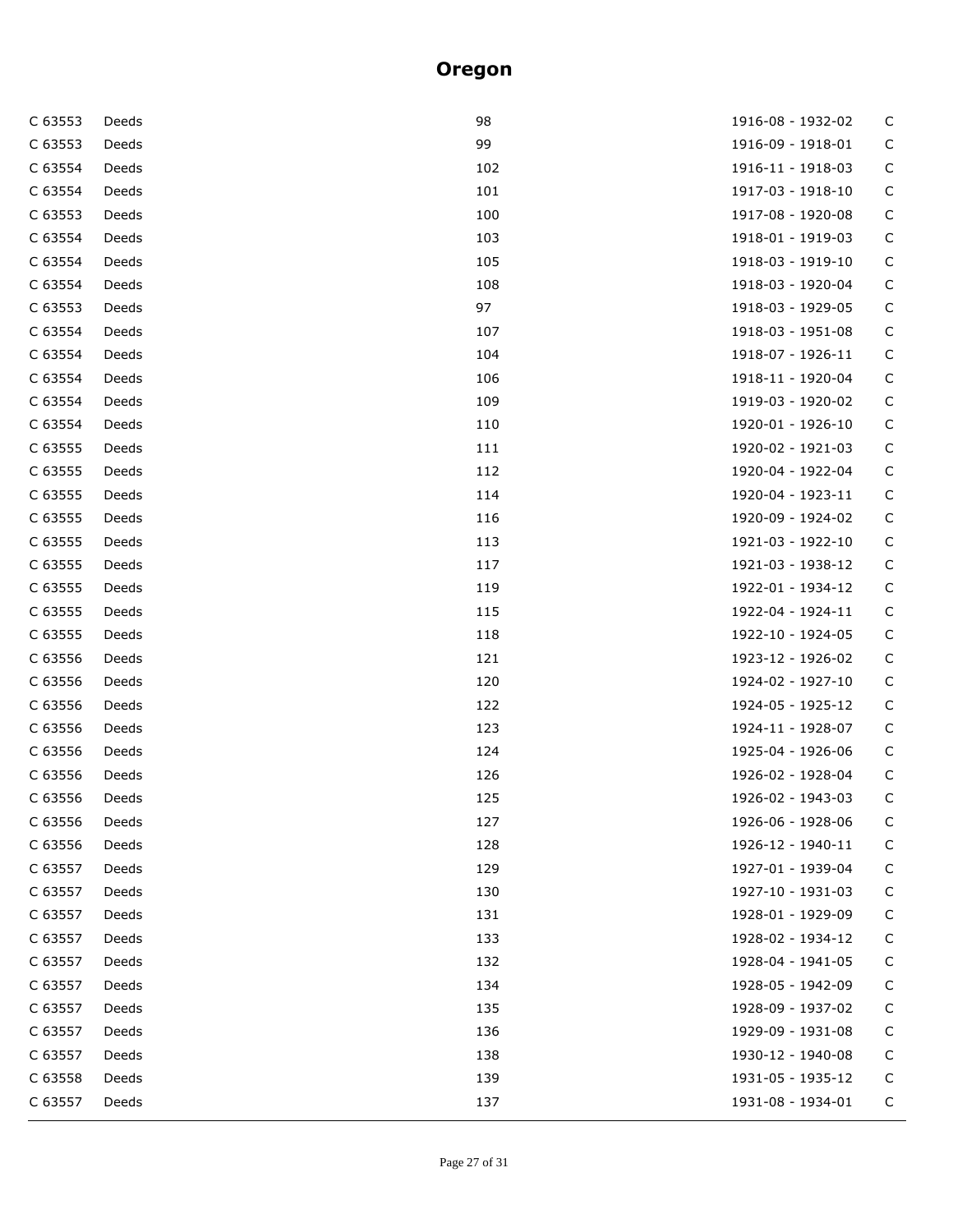| C 63558 | Deeds | 140 | 1934-01 - 1936-03 | C           |
|---------|-------|-----|-------------------|-------------|
| C 63558 | Deeds | 141 | 1934-04 - 1947-01 | C           |
| C 63558 | Deeds | 143 | 1935-12 - 1939-10 | $\mathsf C$ |
| C 63558 | Deeds | 144 | 1936-03 - 1938-03 | $\mathsf C$ |
| C 63558 | Deeds | 142 | 1936-12 - 1942-03 | $\mathsf C$ |
| C 63558 | Deeds | 145 | 1937-11 - 1947-11 | $\mathsf C$ |
| C 63558 | Deeds | 146 | 1938-03 - 1940-01 | $\mathsf C$ |
| C 63558 | Deeds | 147 | 1939-10 - 1950-08 | $\mathsf C$ |
| C 63559 | Deeds | 148 | 1940-01 - 1941-11 | $\mathsf C$ |
| C 63559 | Deeds | 149 | 1940-11 - 1950-11 | $\mathsf C$ |
| C 63559 | Deeds | 150 | 1941-11 - 1943-07 | $\mathsf C$ |
| C 63559 | Deeds | 151 | 1942-03 - 1946-04 | $\mathsf C$ |
| C 63559 | Deeds | 152 | 1942-04 - 1951-01 | $\mathsf C$ |
| C 63559 | Deeds | 153 | 1943-01 - 1950-03 | $\mathsf C$ |
| C 63559 | Deeds | 154 | 1943-07 - 1944-09 | $\mathsf C$ |
| C 63559 | Deeds | 155 | 1943-12 - 1970-01 | $\mathsf C$ |
| C 63559 | Deeds | 156 | 1944-09 - 1945-09 | $\mathsf C$ |
| C 63560 | Deeds | 158 | 1945-09 - 1946-05 | $\mathsf C$ |
| C 63559 | Deeds | 157 | 1946-04 - 1948-12 | $\mathsf C$ |
| C 63560 | Deeds | 160 | 1946-05 - 1947-04 | $\mathsf C$ |
| C 63560 | Deeds | 162 | 1947-04 - 1948-04 | $\mathsf C$ |
| C 63560 | Deeds | 164 | 1948-04 - 1949-06 | $\mathsf C$ |
| C 63560 | Deeds | 159 | 1948-12 - 1971-09 | $\mathsf C$ |
| C 63560 | Deeds | 166 | 1949-07 - 1950-10 | $\mathsf C$ |
| C 63560 | Deeds | 163 | 1949-08 - 1952-10 | $\mathsf C$ |
| C 63560 | Deeds | 165 | 1949-12 - 1954-05 | $\mathsf C$ |
| C 63561 | Deeds | 170 | 1950-10 - 1952-04 | $\mathsf C$ |
| C 63561 | Deeds | 169 | 1950-11 - 1961-09 | $\mathsf C$ |
| C 63561 | Deeds | 168 | 1950-12 - 1961-12 | $\mathsf C$ |
| C 63560 | Deeds | 161 | 1951-09 - 1959-02 | C           |
| C 63561 | Deeds | 171 | 1952-04 - 1954-01 | C           |
| C 63561 | Deeds | 167 | 1952-10 - 1955-07 | C           |
| C 63561 | Deeds | 173 | 1954-01 - 1955-08 | С           |
| C 63561 | Deeds | 172 | 1954-06 - 1958-03 | C           |
| C 63561 | Deeds | 175 | 1955-07 - 1957-12 | С           |
| C 63561 | Deeds | 174 | 1955-08 - 1957-03 | C           |
| C 63562 | Deeds | 176 | 1957-03 - 1958-09 | C           |
| C 63562 | Deeds | 177 | 1957-12 - 1959-11 | C           |
| C 63562 | Deeds | 178 | 1958-03 - 1961-01 | C           |
| C 63562 | Deeds | 179 | 1959-03 - 1963-01 | C           |
| C 63562 | Deeds | 180 | 1959-09 - 1960-02 | C           |
| C 63562 | Deeds | 181 | 1959-11 - 1961-12 | C           |
| C 63562 | Deeds | 182 | 1960-02 - 1961-07 | C           |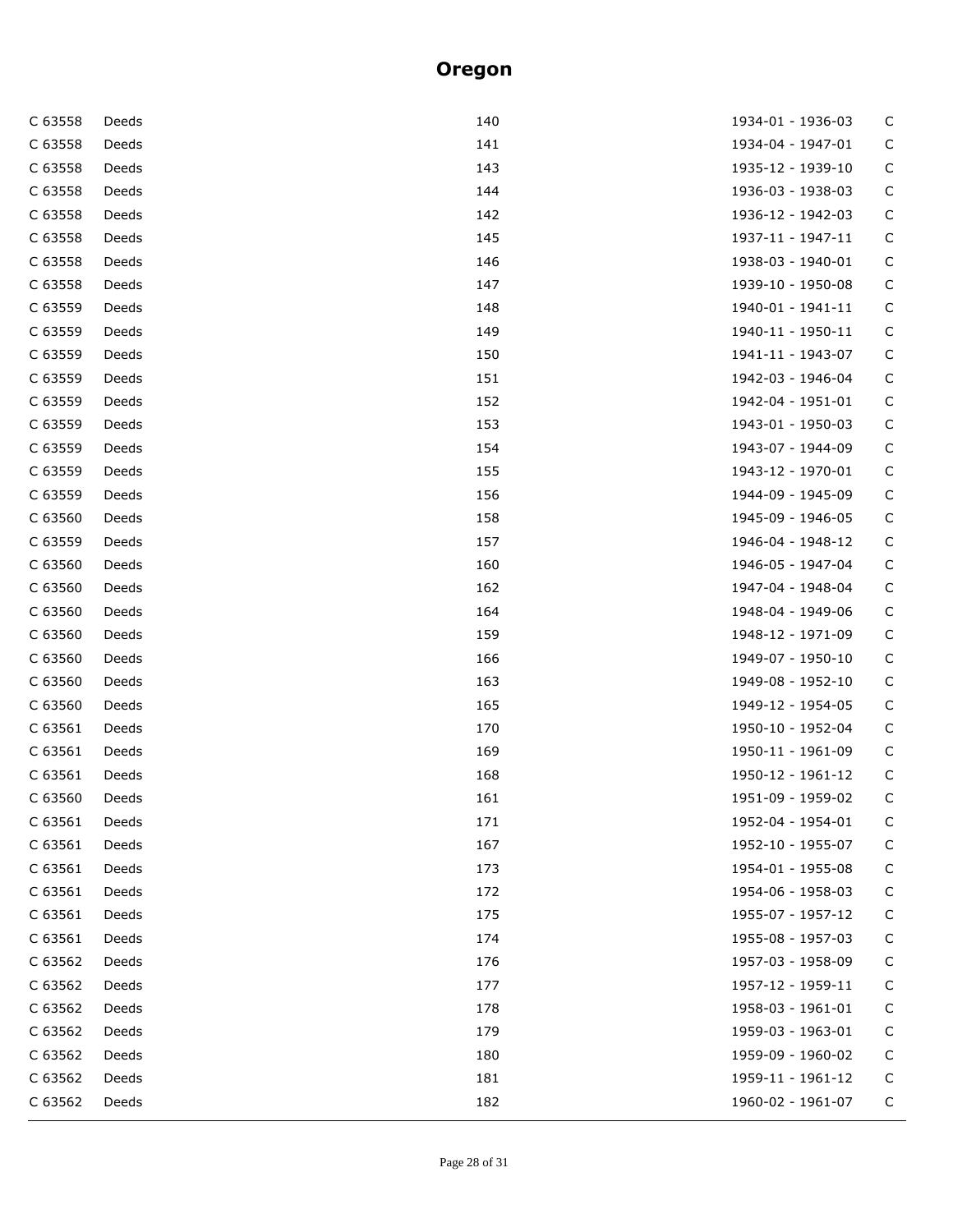| C 63562  | Deeds                                |                  | 183            |                                                            | 1961-01 - 1964-09 | C           |
|----------|--------------------------------------|------------------|----------------|------------------------------------------------------------|-------------------|-------------|
| C 63563  | Deeds                                |                  | 186            |                                                            | 1961-07 - 1963-01 | $\mathsf C$ |
| C 63563  | Deeds                                |                  | 185            |                                                            | 1961-09 - 1971-09 | С           |
| C 63563  | Deeds                                |                  | 187            |                                                            | 1961-12 - 1963-12 | С           |
| C 63562  | Deeds                                |                  | 184            |                                                            | 1961-12 - 1968-07 | $\mathsf C$ |
| C 63563  | Deeds                                |                  | 188            |                                                            | 1963-01 - 1964-06 | C           |
| C 63563  | Deeds                                |                  | 189            |                                                            | 1963-01 - 1966-10 | С           |
| C 63563  | Deeds                                |                  | 191            |                                                            | 1963-12 - 1966-01 | С           |
| C 63563  | Deeds                                |                  | 190            |                                                            | 1964-06 - 1965-11 | $\mathsf C$ |
| C 63563  | Deeds                                |                  | 192            |                                                            | 1964-09 - 1966-10 | С           |
| C 63564  | Deeds                                |                  | 194            |                                                            | 1965-11 - 1967-04 | С           |
| C 63563  | Deeds                                |                  | 193            |                                                            | 1966-01 - 1968-03 | С           |
| C 63564  | Deeds                                |                  | 196            |                                                            | 1966-10 - 1969-12 | С           |
| C 63564  | Deeds                                |                  | 195            |                                                            | 1966-10 - 1970-12 | С           |
| C 63564  | Deeds                                |                  | 198            |                                                            | 1967-04 - 1968-08 | С           |
| C 63564  | Deeds                                |                  | 197            |                                                            | 1968-03 - 1970-08 | С           |
| C 63564  | Deeds                                |                  | 201            |                                                            | 1968-08 - 1970-01 | С           |
| C 63564  | Deeds                                |                  | 200            |                                                            | 1968-08 - 1971-09 | $\mathsf C$ |
| CLD 8392 | Deeds                                |                  | $517 -$<br>521 | Instrument Number 20180826 - 2018-06 - 2019-01<br>20190085 |                   | N           |
| C 67544  | <b>Field Notes</b>                   | No Dates         | $\mathbf{1}$   |                                                            | $0 - 0$           | N           |
| C 67544  | <b>Field Notes</b>                   | No Dates         | 3              | Pages 1 - 26                                               | $0 - 0$           | N           |
| C 67545  | <b>Field Notes</b>                   | No Dates         | 3              | Pages 27 - End                                             | $0 - 0$           | N           |
| C 67545  | Field Notes                          | Plats (No Dates) |                |                                                            | $0 - 0$           | N           |
| C 67545  | <b>Field Notes</b>                   | Surveys          |                |                                                            | 1817 - 1817       | N           |
| C 67544  | <b>Field Notes</b>                   |                  | 2              |                                                            | 1817 - 1850       | Y           |
| C 67545  | <b>Field Notes</b>                   | Surveys          |                |                                                            | 1823 - 1823       | N           |
| C 67545  | Government Surveys                   | Plats            |                |                                                            | 1903 - 1903       | N           |
| C 4993   | Index to Deeds                       |                  | $\mathbf{1}$   |                                                            | 1845 - 1873       |             |
| C 4994   | Index to Deeds                       |                  | 3              |                                                            | 1859 - 1898       |             |
| C 4993   | Index to Deeds                       |                  | 2              |                                                            | 1873 - 1883       |             |
| C 4994   | Index to Deeds                       |                  | 5              |                                                            | 1880 - 1893       |             |
| C 4994   | Index to Deeds                       |                  | 4              |                                                            | 1882 - 1886       |             |
| C 63568  | Index to Marriage License<br>Records |                  | $6 - 8$        |                                                            | 1898 - 1924       |             |
| C 63569  | Marriage License Records             |                  | A              |                                                            | 1845 - 1879       | Y           |
| C 63568  | Marriage License Records             |                  | 2              |                                                            | 1877 - 1881       | Y           |
| C 63568  | Marriage License Records             |                  | 3              |                                                            | 1881 - 1890       | Y           |
| C 63568  | Marriage License Records             |                  | 4              |                                                            | 1890 - 1897       | Y           |
| C 63566  | Marriage License Records             |                  | 5              |                                                            | 1897-07 - 1898-09 | Y           |
| C 63568  | Marriage License Records             |                  | 6              |                                                            | 1898 - 1906       | C           |
| C 63567  | Marriage License Records             |                  | 7              |                                                            | 1906-10 - 1914-04 | C           |
| C 63567  | Marriage License Records             |                  | 8              |                                                            | 1914-05 - 1924-12 | C           |
|          |                                      |                  |                |                                                            |                   |             |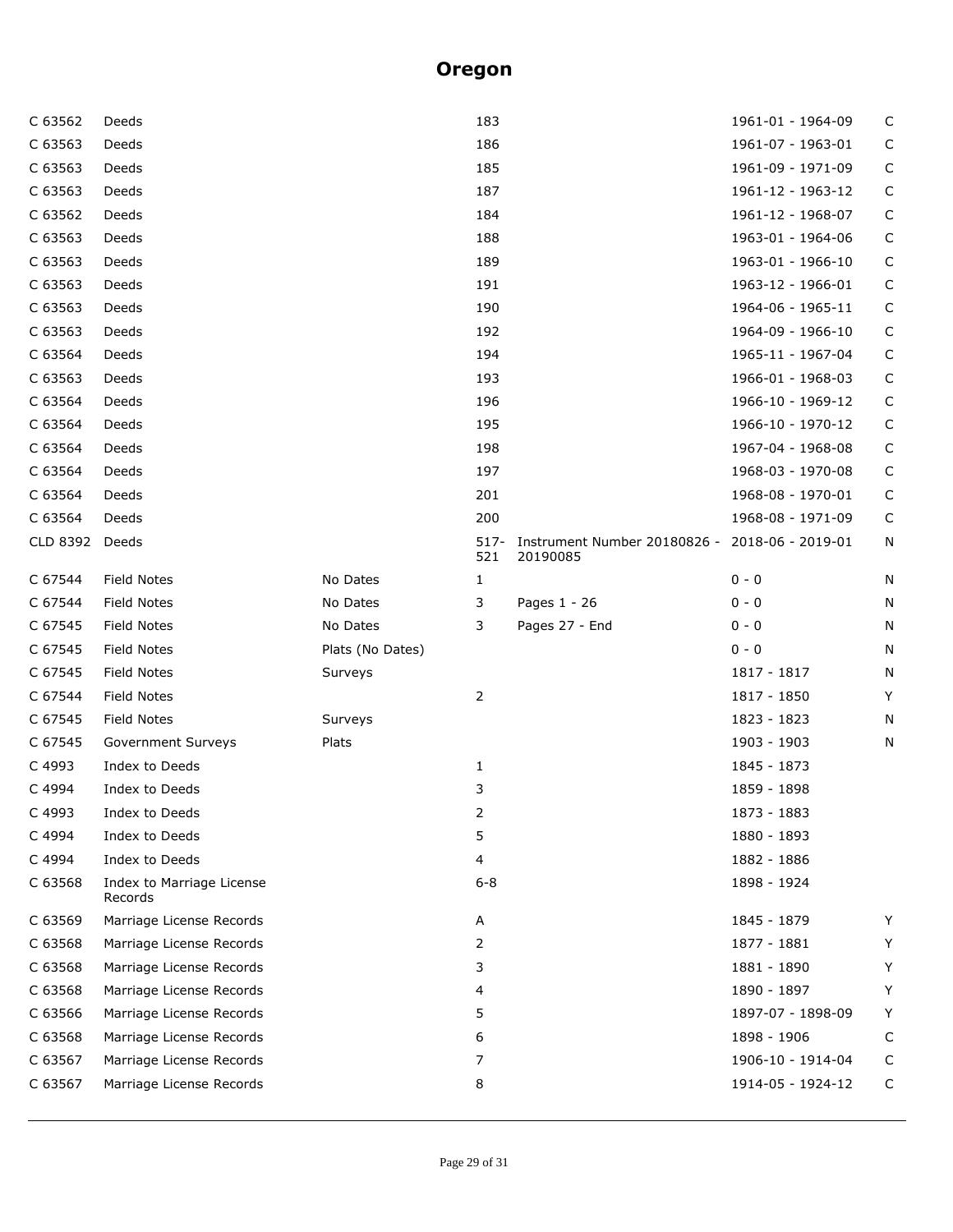| C 63567 | Marriage License Records |          | 9  |                                       | 1924-12 - 1934-01 | Y |
|---------|--------------------------|----------|----|---------------------------------------|-------------------|---|
| C 63567 | Marriage License Records |          | 10 |                                       | 1934-01 - 1942-01 | Y |
| C 63567 | Marriage License Records |          | 11 |                                       | 1942-01 - 1956-02 | Υ |
| C 63568 | Marriage License Records |          | 12 |                                       | 1956-02 - 1969-10 | Y |
| C 63568 | Marriage License Records |          | 13 |                                       | 1969-10 - 1980-07 | Υ |
| C 70439 | Marriage Licenses        |          |    | Box / Folder Box 1/F1 - Box<br>1/F45  | 1903-01 - 1906-09 | Ε |
| C 70440 | Marriage Licenses        |          |    | Box / Folder Box 1/F46 - Box<br>1/F87 | 1906-10 - 1911-10 | Е |
| C 70441 | Marriage Licenses        |          |    | Box / Folder Box 1/F88 - Box<br>2/F38 | 1911-11 - 1923-02 | Е |
| C 70442 | Marriage Licenses        |          |    | Box / Folder Box 2/F39 - Box<br>2/F97 | 1923-03 - 1928-01 | Е |
| C 70443 | Marriage Licenses        |          |    | Box / Folder Box 2/F98 - Box<br>3/F40 | 1928-02 - 1932-10 | Е |
| C 70444 | Marriage Licenses        |          |    | Box / Folder Box 3/F41 - Box<br>3/F90 | 1932-11 - 1936-12 | Е |
| C 70445 | Marriage Licenses        |          |    | Box / Folder Box 3/F91 - Box<br>4/F35 | 1937-01 - 1940-11 | Е |
| C 70446 | Marriage Licenses        |          |    | Box / Folder Box 4/F36 - Box<br>4/F92 | 1940-12 - 1946-02 | Е |
| C 70447 | Marriage Licenses        |          |    | Box / Folder Box 4/F93 - Box<br>5/F41 | 1946-03 - 1950-08 | Е |
| C 70448 | Marriage Licenses        |          |    | Box / Folder Box 5/F42 - Box<br>5/F79 | 1950-06 - 1954-09 | Ε |
| C 70449 | Marriage Licenses        |          |    | Box / Folder Box 5/F80 - Box<br>6/F5  | 1954-10 - 1956-05 | Е |
| C 70450 | Marriage Licenses        |          |    | Box / Folder Box 6/F6 - Box<br>6/F29  | 1956-06 - 1958-08 | Е |
| C 70451 | Marriage Licenses        |          |    | Box / Folder Box 6/F30 - Box<br>6/F52 | 1958-06 - 1968-05 | Е |
| C 70453 | Marriage Licenses        |          |    | Box / Folder Box 7/F11 - Box<br>7/F30 | 1960-11 - 1962-06 | Е |
| C 71060 | Marriage Licenses        |          |    | Box / Folder Box 7/F31 - Box<br>8/F3  | 1962-06 - 1964-03 | Ε |
| C 71061 | Marriage Licenses        |          |    | Box / Folder Box 8/F4 - Box<br>8/F21  | 1964-04 - 1965-09 | Е |
| C 71062 | Marriage Licenses        |          |    | Box / Folder Box 8/F22 - Box<br>9/F4  | 1965-10 - 1967-04 | Е |
| C 71063 | Marriage Licenses        |          |    | Box / Folder Box 9/F5 - Box<br>9/F22  | 1967-05 - 1969-10 | Е |
| C 70452 | Marriage Licenses        |          |    | Box / Folder Box 6/F53 - Box<br>7/F10 | 1968-06 - 1960-10 | Е |
| C 71064 | Marriage Licenses        |          |    | Box / Folder Box 9/F23 - Box<br>9/F24 | 1969-11 - 1969-12 | Е |
| C 5010  | Marriages                |          | Α  |                                       | 1845 - 1879       | Υ |
| C 5011  | Marriages                |          | 2  |                                       | 1877 - 1881       | Υ |
| C 5011  | Marriages                |          | 3  |                                       | 1881 - 1890       | Υ |
| C 5012  | Marriages                |          | 4  |                                       | 1890 - 1897       | Υ |
| C 5011  | Marriages                | Register | 1  |                                       | 1892 - 1916       | N |
|         |                          |          |    |                                       |                   |   |